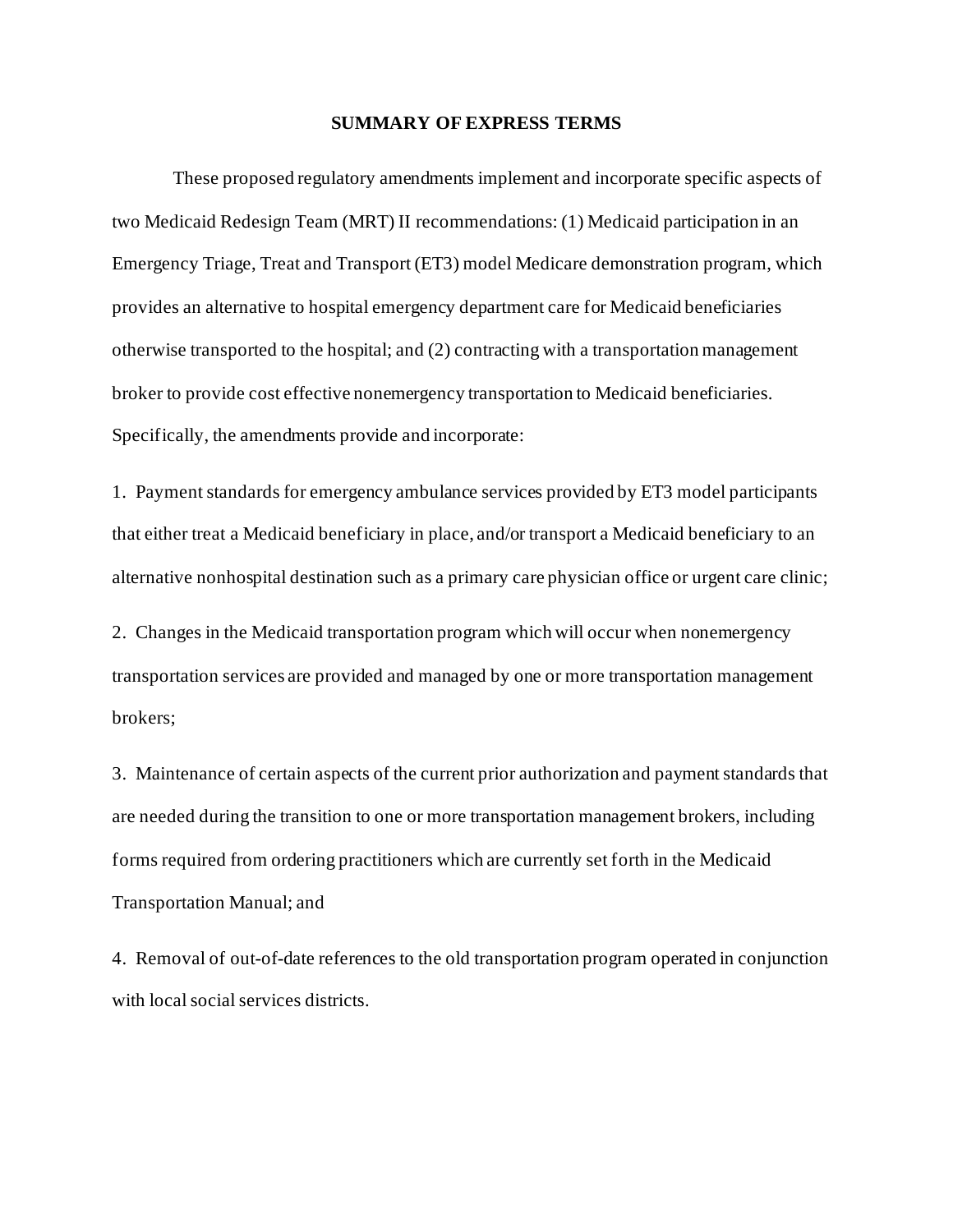Public Health Law and section 365-h of the Social Services Law, Part 505 of Title 18 (Social is amended to be effective October 1, 2020, by amending section 505.10 to read as follows: Pursuant to the authority vested in the Commissioner of Health by section  $201(1)(v)$  of the Services) of the Official Compilation of Codes, Rules and Regulations of the State of New York

505.10 Transportation for medical care and services.

 (a) Scope and purpose. This section describes the department's policy concerning payment for transportation services provided to medical assistance (MA) recipients, the standards to be used in determining when the MA program will pay for transportation, and the prior authorization process required for obtaining such payment. Generally, payment will be made only upon prior authorization for transportation services provided to an eligible MA recipient. Prior authorization will be granted by the prior authorization official only when payment for transportation expenses is essential in order for an eligible MA recipient to obtain necessary medical care and services which may be paid for under the MA program.

(b) Definitions.

(1) Ambulance means a motor vehicle, aircraft, boat or other form of transportation designed and equipped to provide emergency medical services during transit.

(2) Ambulance service means any entity, as defined in section 3001 of the Public Health Law, which is engaged in the provision of emergency medical services and the transportation of sick, disabled or injured persons by motor vehicle, aircraft, boat or other form of transportation to or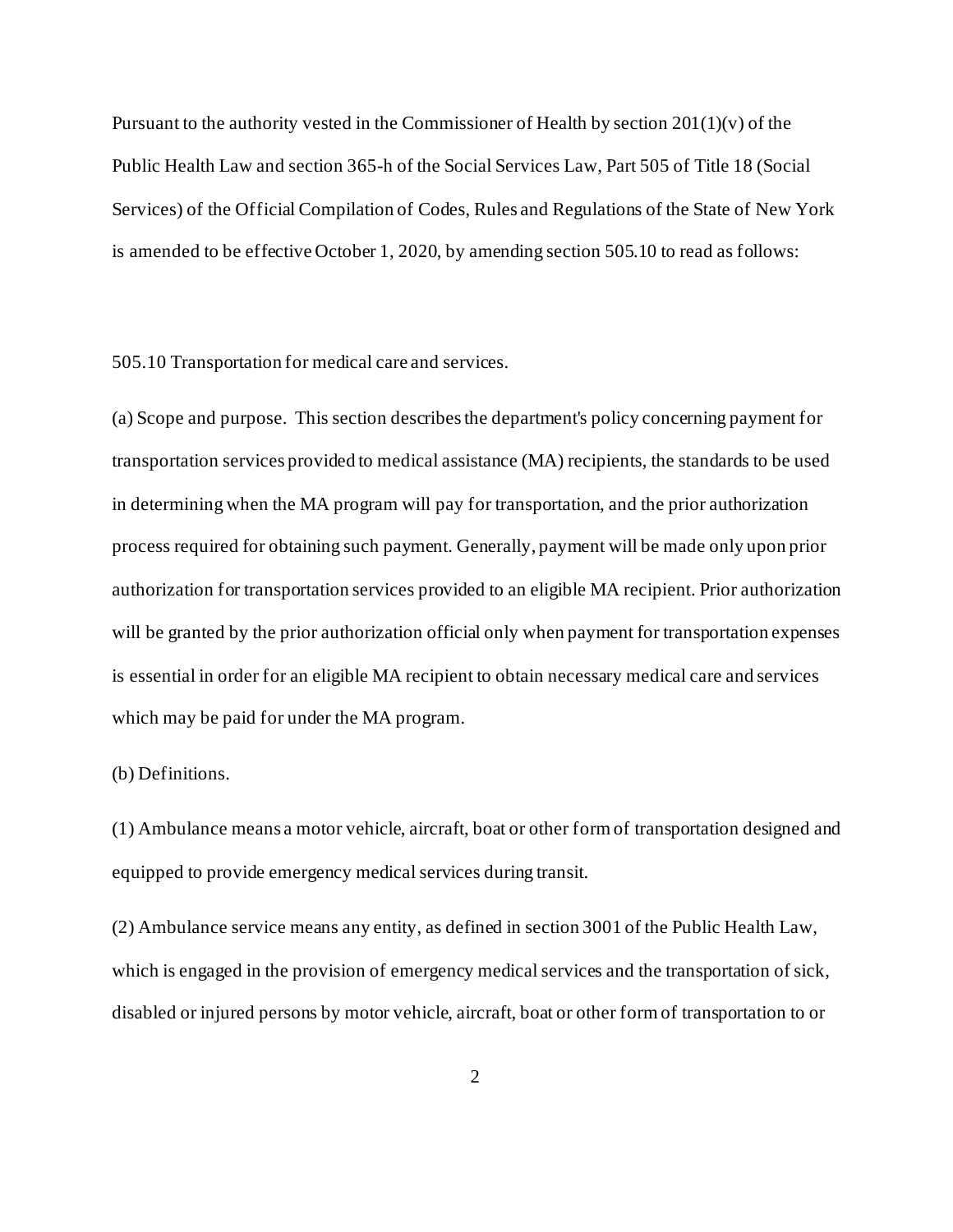from facilities providing hospital services and which is currently certified or registered by the Department of Health as an ambulance service.

(3) Ambulette or [invalid coach] paratransit vehicle means a special-purpose vehicle, designed and equipped to provide nonemergency transport, that has wheelchair-carrying capacity, stretcher-carrying capacity, or the ability to carry disabled individuals.

legal entity which transports [the invalid, infirm or] disabled individuals by ambulette to or from disabled individuals with personal assistance as defined in this subdivision. (4) Ambulette service means an individual, partnership, association, corporation, or any other facilities which provide medical care. An ambulette service provides [the invalid, infirm or]

 $\delta$ ) Common medical marketing area means the geographic area from which a community customarily obtains its medical care and services.

(6) Community means either the State, a portion of the State, a city or a particular classification of the population, such as all persons 65 years of age and older.

(7) Conditional liability means that the prior authorization official is responsible for making payment only for transportation services which are provided to MA-eligible individuals in accordance with the requirements of this Title.

and] for People with Developmental Disabilities or the Office of Mental Health. (8) Day treatment program or continuing treatment program means a planned combination of diagnostic, treatment and rehabilitative services certified by the Office [of Mental Retardation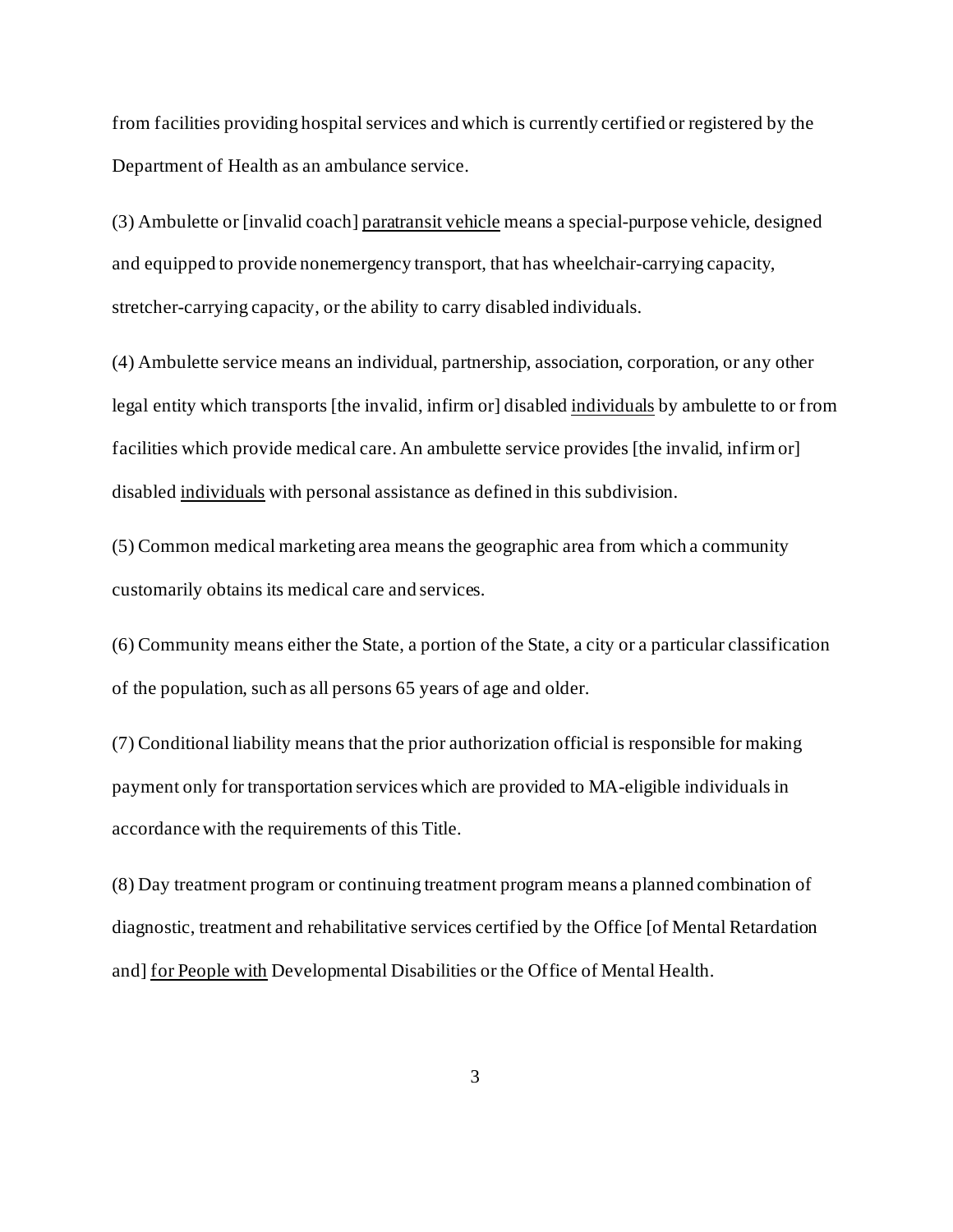(9) Department established [rate] fee means the [rate] fee for any given mode of transportation which the department has determined will ensure the efficient provision of appropriate transportation to MA recipients in order for the recipients to obtain necessary medical care or services.

(10) Emergency ambulance transportation means the provision of ambulance transportation for the purpose of obtaining hospital services for an MA recipient who suffers from severe, lifethreatening or potentially disabling conditions which require the provision of emergency medical services while the recipient is being transported.

 (11) Emergency medical services meansthe provision of initial urgent medical care including, but not limited to, the treatment of trauma, burns, and respiratory, circulatory and obstetrical emergencies.

(12) Emergency triage, treat and transport (ET3) model means an innovative payment and service delivery model established on a demonstration basis to lower costs and improve quality of care to Medicare beneficiaries by requiring ambulance service suppliers selected by the Center for Medicare and Medicaid Innovation (CMMI), or successor agency or office, pursuant to a request for applications, to partner with qualified health care practitioners to deliver treatment in place and/or transport to alternative destination sites, such as primary care physician offices or urgent care clinics.

(13) Locally prevailing [rate] fee means a [rate] fee for a given mode of transportation which is established by a transit or transportation authority or commission empowered to establish [rates]

4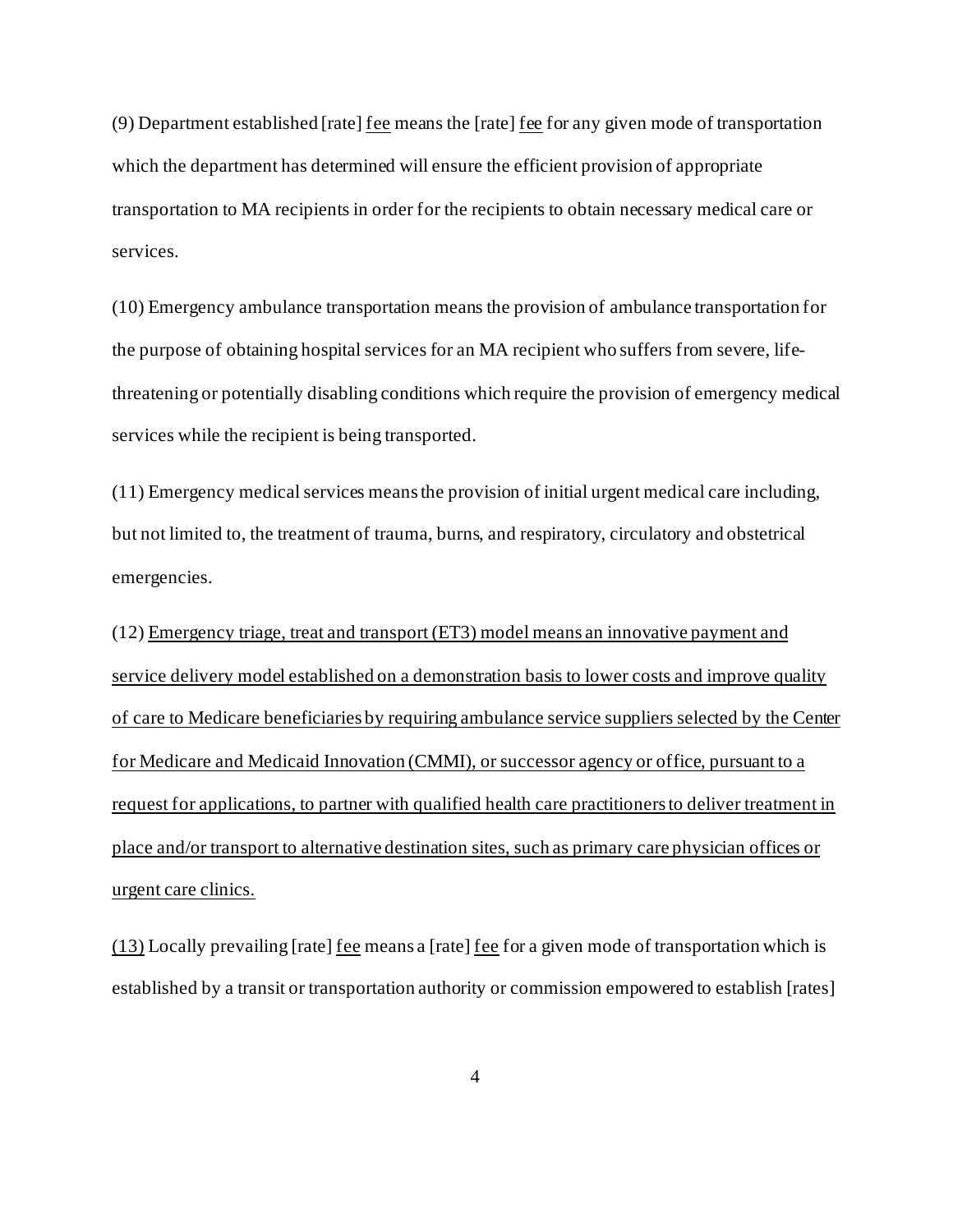fees for public transportation, a municipality, or a third-party payor, and which is charged to all persons using that mode of transportation in a given community.

[(13) Locally established rate means the rate for any given mode of transportation which the social services official has determined will ensure the efficient provision of appropriate transportation for MA recipients in order for the recipients to obtain necessary medical care or services.]

(14) Nonemergency ambulance transportation means the provision of ambulance transportation for the purpose of obtaining necessary medical care or services to an MA recipient whose medical condition requires transportation by an ambulance service.

(15) New York State Medicaid payment system means an automated database, such as eMedNY, used to process Medicaid fee-for-service claims submitted by Medicaid enrolled providers for services provided to Medicaid beneficiaries.

(16) Ordering practitioner means the MA recipient's attending physician or other medical practitioner who has not been excluded from enrollment in the MA program and who is requesting transportation on behalf of the MA recipient in order that the MA recipient may obtain medical care or services which are covered under the MA program. The ordering practitioner is responsible for initially determining when a specific mode of transportation to a particular medical care or service is medically necessary.

[(16)] (17) Personal assistance means the provision of physical assistance by a provider of ambulette services or the provider's employee to an MA recipient for the purpose of assuring safe access to and from the recipient's place of residence, ambulette vehicle and MA covered health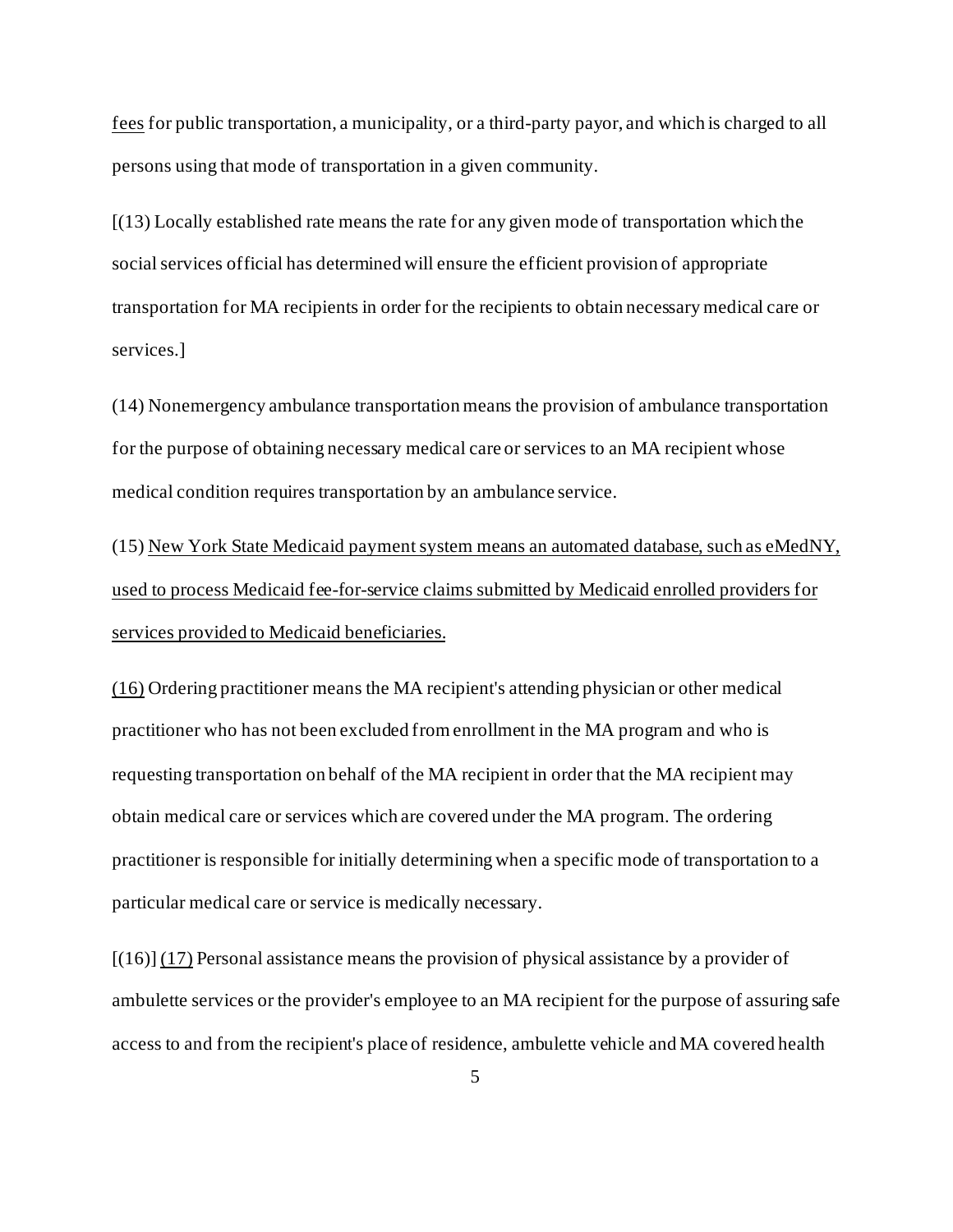service provider's place of business. Personal assistance is the rendering of physical assistance to the recipient in walking, climbing or descending stairs, ramps, curbs or other obstacles; opening or closing doors; accessing an ambulette vehicle; and the moving of wheelchairs or other items of medical equipment and the removal of obstacles as necessary to assure the safe movement of the recipient. In providing personal assistance, the provider or the provider's employee will physically assist the recipient which shall include touching, or, if the recipient prefers not to be touched, guiding the recipient in such close proximity that the provider of services will be able to prevent any potential injury due to a sudden loss of steadiness or balance. A recipient who can walk to and from a vehicle, his or her home, and a place of medical services without such assistance is deemed not to require personal assistance.

 $[(17)]$   $(18)$  Prior authorization means a prior authorization official's determination that payment for a specific mode of transportation is essential in order for an MA recipient to obtain necessary medical care and services and that the prior authorization official accepts conditional liability for payment of the recipient's transportation costs.

[(18)] (19) Prior authorization official means the department, [a social services district, or their designated agents] the transportation manager or the transportation management broker, as applicable.

 (20) Service Agreement means an agreement between a vendor and a transportation management broker that includes, but is not limited to, vendor service standards and fees to be established and paid by the transportation management broker for the provision of nonemergency transportation services to MA recipients.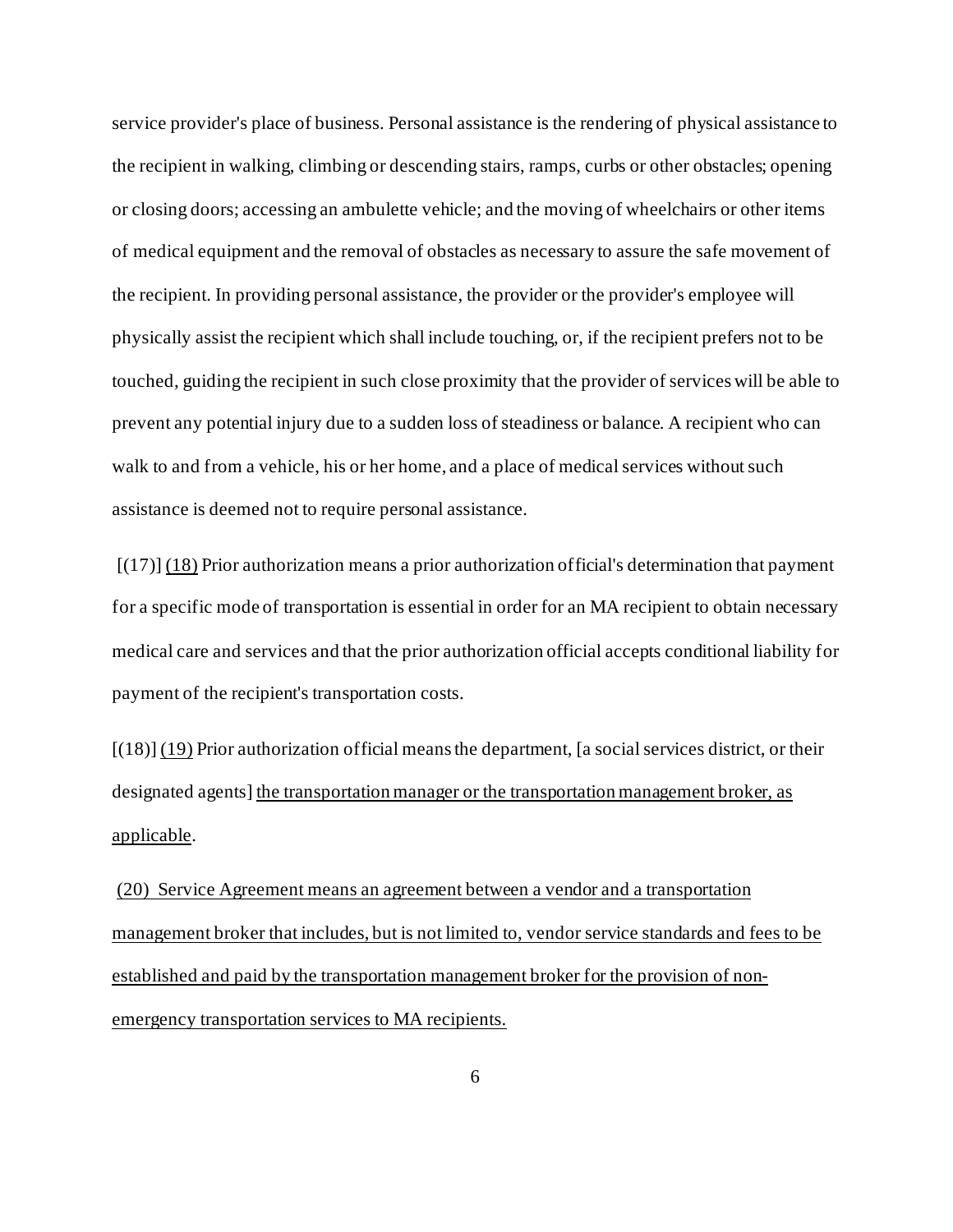$[(19)]$   $(21)$  Transportation attendant means any individual authorized by the prior authorization official to assist the MA recipient in receiving safe transportation.

 $[(20)]$   $(22)$  Transportation expenses means:

(i) the costs of transportation services; and

(ii) the costs of outside meals and lodging incurred when going to and returning from a provider of medical care and services when distance and travel time require these costs.

(23) Transportation management broker or brokers means the entity or entities with which the commissioner contracts to cost-effectively provide non-emergency transportation services to MA recipients on or after April 1, 2021 in accordance with Social Services Law section 365-h(4)(b).

(24) Transportation manager or managers means the entity or entities with which the commissioner contracts to manage transportation services provided to MA recipients in accordance with Social Services Law section 365-h(4)(a).

 $[(21)]$   $(25)$  Transportation services means:

(i) transportation by ambulance, ambulette or [invalid coach] paratransit vehicle, taxicab, common carrier or other means appropriate to the recipient's medical condition; and

(ii) a transportation attendant to accompany the MA recipient, if necessary. Such services may include the transportation attendant's transportation, meals, lodging and salary; however, no salary will be paid to a transportation attendant who is a member of the MA recipient's family.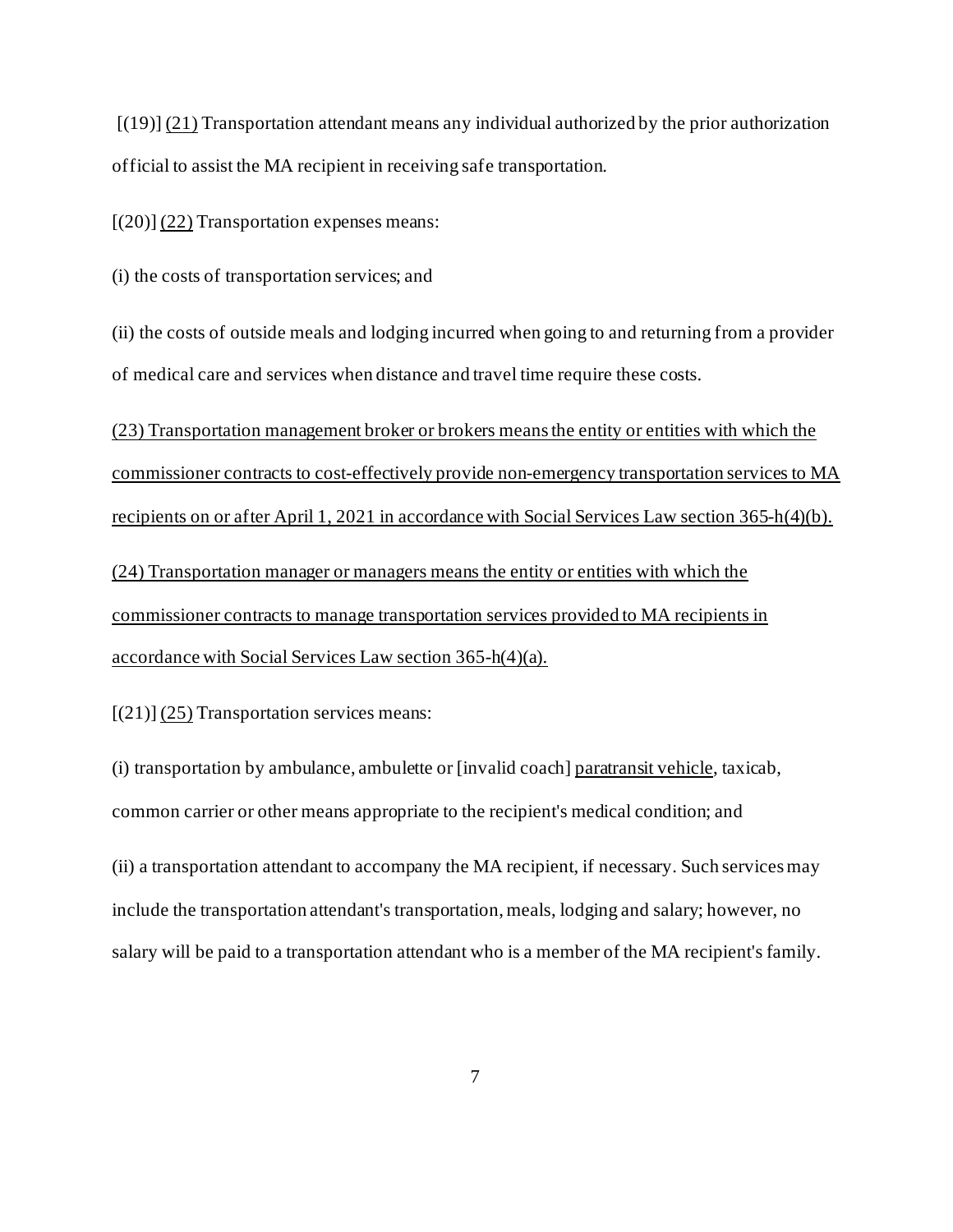$[(22)]$  (26) Undue financial hardship means transportation expenses which the MA recipient cannot be expected to meet from monthly income or from available resources. Such transportation expenses may include those of a recurring nature or major one-time costs.

efficiency targets established by the department or a transportation management broker. [(23)] (27) Value-based payment means an additional fee for certain transportation services determined by the department that may be paid to vendors that achieve certain quality and/or

efficiency targets established by the department or a transportation management broker.<br>(28) Vendor means a lawfully authorized provider of transportation services who is [either] enrolled in the MA program pursuant to Part 504 of this Title [or] and authorized to receive payment for transportation services directly from [a social services district or other agent designated by the department] the New York State Medicaid payment system or pursuant to a service agreement with a transportation management broker, as applicable. The term vendor does not mean an MA recipient or other individual who transports an MA recipient by means of a private vehicle.

(c) Ambulette and nonemergency ambulance transportation.

for ambulette or nonemergency ambulance transportation services. All requests for ambulette transportation abilities as specified by the department. (1) Who may order. Only those practitioners, facilities or programs listed in [paragraph  $(d)(4)$ ] paragraphs (d)(7) and (8) of this section may order or submit an order on behalf of a practitioner and nonemergency ambulance transportation must include a written form verifying MA

(2) Criteria for ordering ambulette transportation. Ambulette transportation may be ordered if any one of the following conditions exist: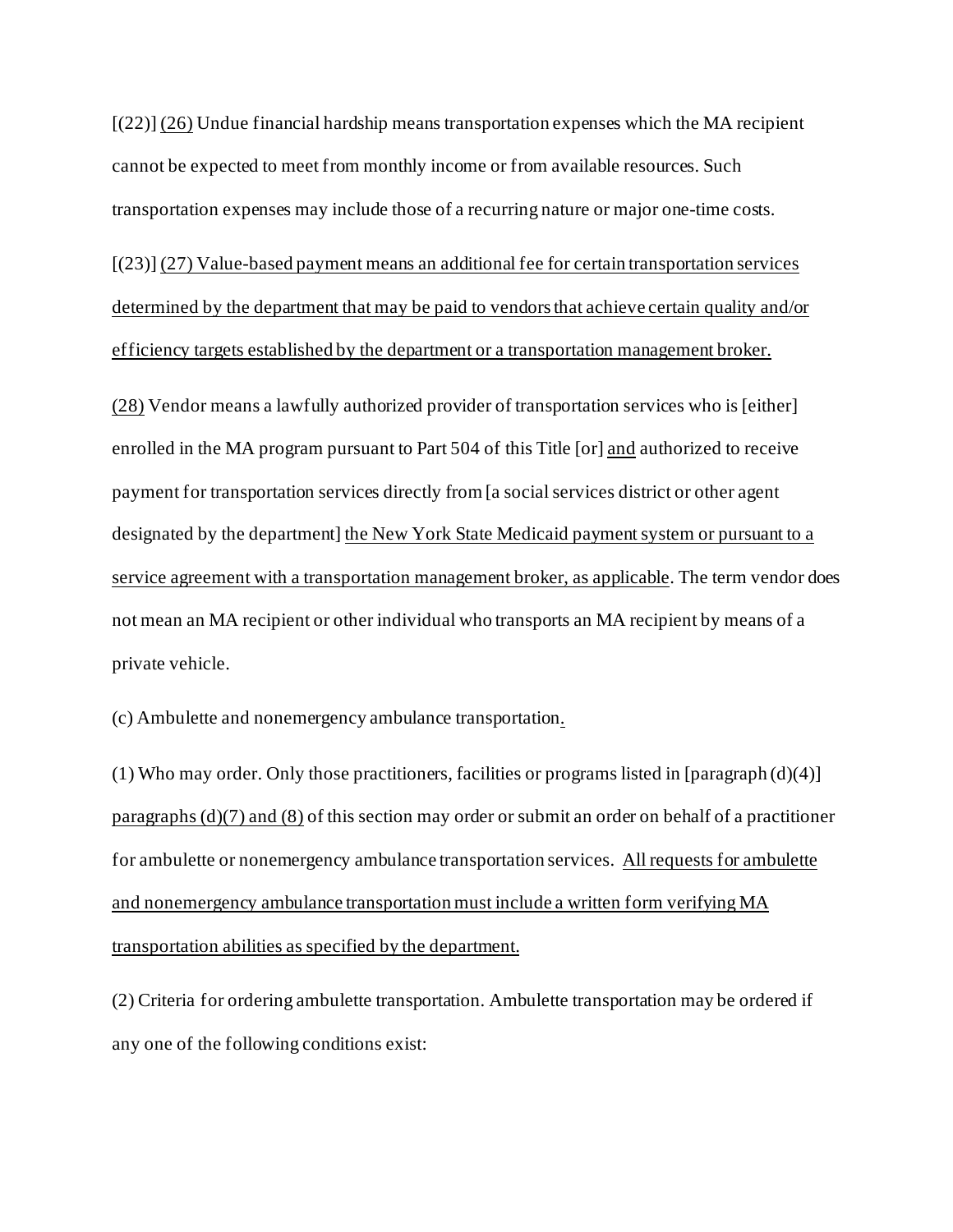(i) the recipient needs to be transported in a recumbent position and the ambulette service ordered has stretcher-carrying capacity;

(ii) the recipient is wheelchair bound and is unable to use a taxi, livery service, bus or private vehicle;

(iii) the recipient has a disabling physical condition which requires the use of a walker [or], crutches, or other mobility aid, and is unable to use a taxi, livery service, bus or private vehicle;

(iv) the recipient has a disabling physical condition other than one described in subparagraph (iii) of this paragraph or a disabling mental condition, either of which requires the personal assistance provided by an ambulette service, and the ordering practitioner certifies, in a manner [designated] approved by the department, that the recipient cannot be transported by a taxi, livery service, bus or private vehicle and requires transportation by ambulette service; or

(v) an otherwise ambulatory recipient [requires] receives radiation therapy, chemotherapy, or dialysis treatment, which results in a disabling physical condition after treatment and renders the recipient unable to access transportation [without the personal assistance provided by an ambulette service] by taxi, livery service, bus or private vehicle.

administered by a NYS certified emergency medical technician (or higher level of certification), who is an employee or volunteer member of an ambulance service. (3) Criteria for ordering nonemergency ambulance transportation. Nonemergency ambulance transportation may be ordered when the recipient is in need of [services] medical treatment or medical monitoring while being transported to a provider of medical services which can only be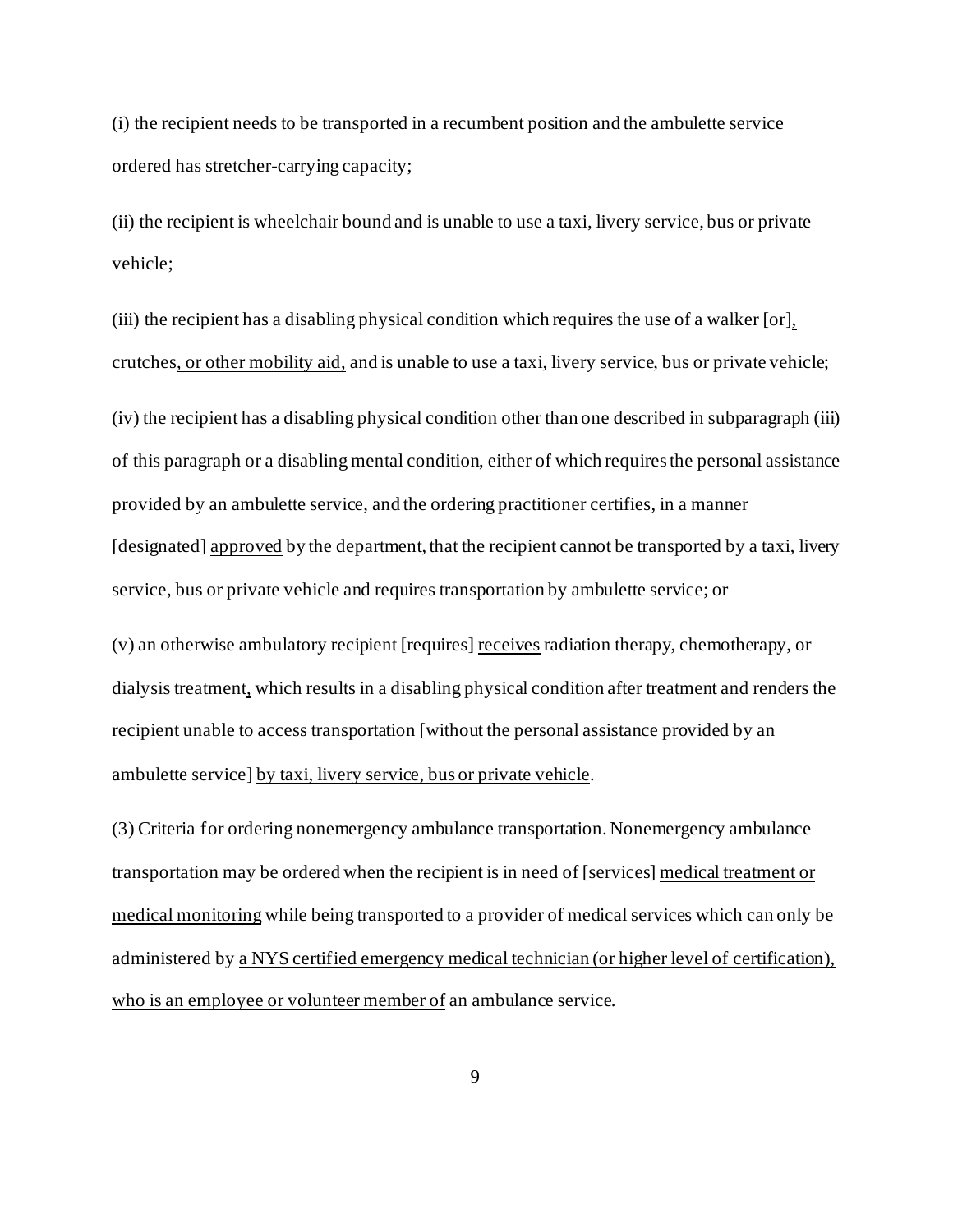(4) Recordkeeping. The ordering practitioner must note in the recipient's patient record the condition which justifies the practitioner's ordering of ambulette or nonemergency ambulance services and maintain a copy of the completed form required by paragraph (1) of this subdivision.

(5) Audit and claim review. An ordering practitioner, or a facility or program submitting an order on the practitioner's behalf, which does not comply with this subdivision may be subjected to monetary claims and/or program sanctions as provided in section 504.8(a) of this Title.

(d) Prior authorization.

 $(1)$  Generally, prior authorization must be obtained before transportation expenses are incurred. Prior authorization is not required for emergency ambulance transportation or Medicare approved transportation by an ambulance service provided to an MA-eligible person who is also eligible for Medicare part B payments. If transportation services are provided in accordance with paragraph (e)(7) of this section, the individualized education program or interim or final individualized family services plan of an MA eligible person will qualify as the prior authorization required by this subdivision.

(2) Requests for prior authorization may be made by the MA recipient, his or her representative, or an ordering practitioner.

(3) The recipient, his or her representative, or ordering practitioner must make the request in the manner required by the prior authorization official and the department.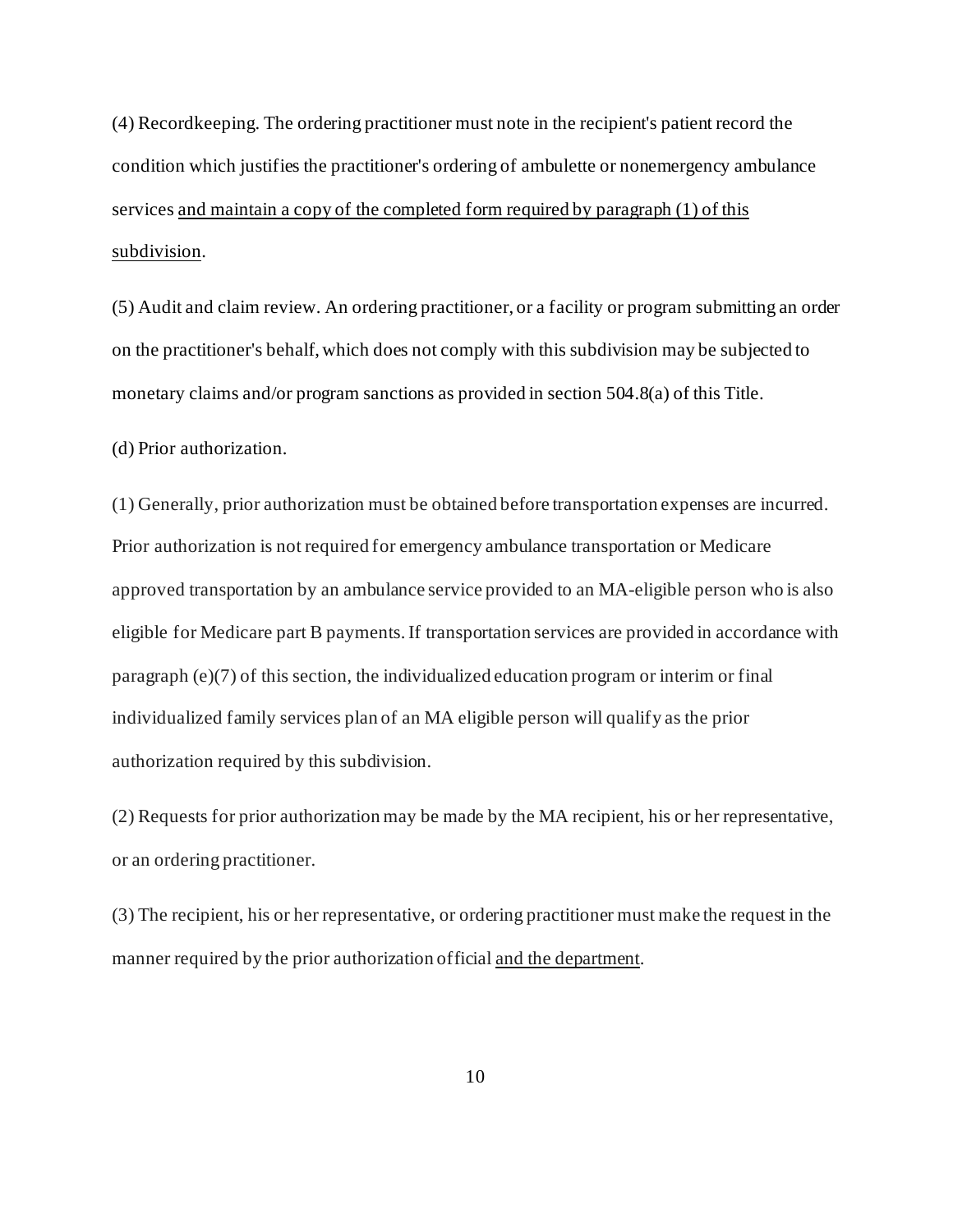MA transportation abilities as specified by the department and published by the prior (4) In instances when the MA recipient's condition requires transportation by a method other than the least expensive method available in the geographic area, the MA recipient's ordering practitioner must complete and submit to the prior authorization official a written form verifying authorization official.

 department and published by the prior authorization official. If additional information is transportation. (5) In instances when the MA recipient's condition requires specialized medical care or services that are not available within the MA recipient's common medical marketing area, the MA recipient's ordering practitioner must complete and submit to the prior authorization official a written form for transportation outside the common medical marketing area as specified by the necessary, the prior authorization official may also require the submission of a letter of medical necessity from the ordering practitioner before making a determination to approve or deny

 $(6)$  Ordering practitioners shall complete and submit all required forms and letters at no cost to the MA recipient, the department, or the prior authorization official.

supported by the written order of an ordering practitioner who is the MA recipient's attending (7) A request for prior authorization for nonemergency ambulance transportation must be physician, physician's assistant or nurse practitioner.

(8) A request for prior authorization for transportation by ambulette or [invalid coach] paratransit vehicle must be supported by the written order of an ordering practitioner who is the MA recipient's attending physician, physician's assistant, nurse practitioner, dentist, optometrist,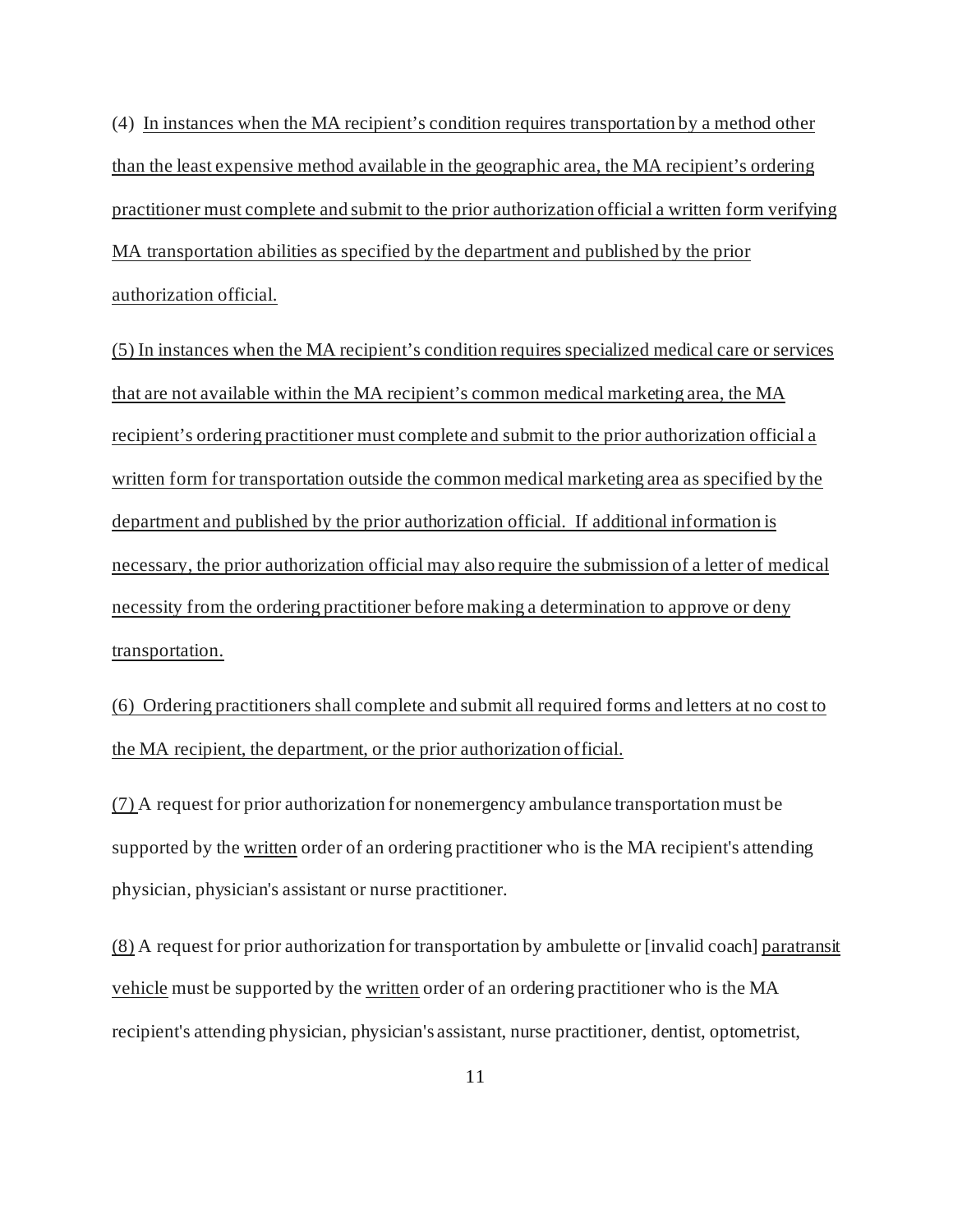podiatrist or other type of medical practitioner [designated by the district and] approved by the department.

(9) A diagnostic and treatment center, hospital, nursing home, intermediate care facility, longterm home health care program, home and community-based services waiver program, or managed care program may submit an order for ambulette or nonemergency ambulance transportation services on behalf of the ordering practitioner.

[(5)] (10) Each [social services district] prior authorization official must inform applicants for and recipients of MA of the need for prior authorization in order for transportation expenses to be paid under the MA program and of the procedures for obtaining such prior authorization.

 $[(6)]$  (11) The prior authorization official may approve or deny a request for prior authorization[,] or require the ordering practitioner to submit additional information before the request is approved or denied.

 $\left[ (7) \right] (12)$  The prior authorization official must use the following criteria in determining whether to authorize payment of transportation expenses in accordance with this subdivision [(d) of this section]:

(i) when the MA recipient can be transported to necessary medical care or services by use of private vehicle or by means of mass transportation which are used by the MA recipient for the usual activities of daily living, prior authorization for payment for such transportation expenses may be denied;

12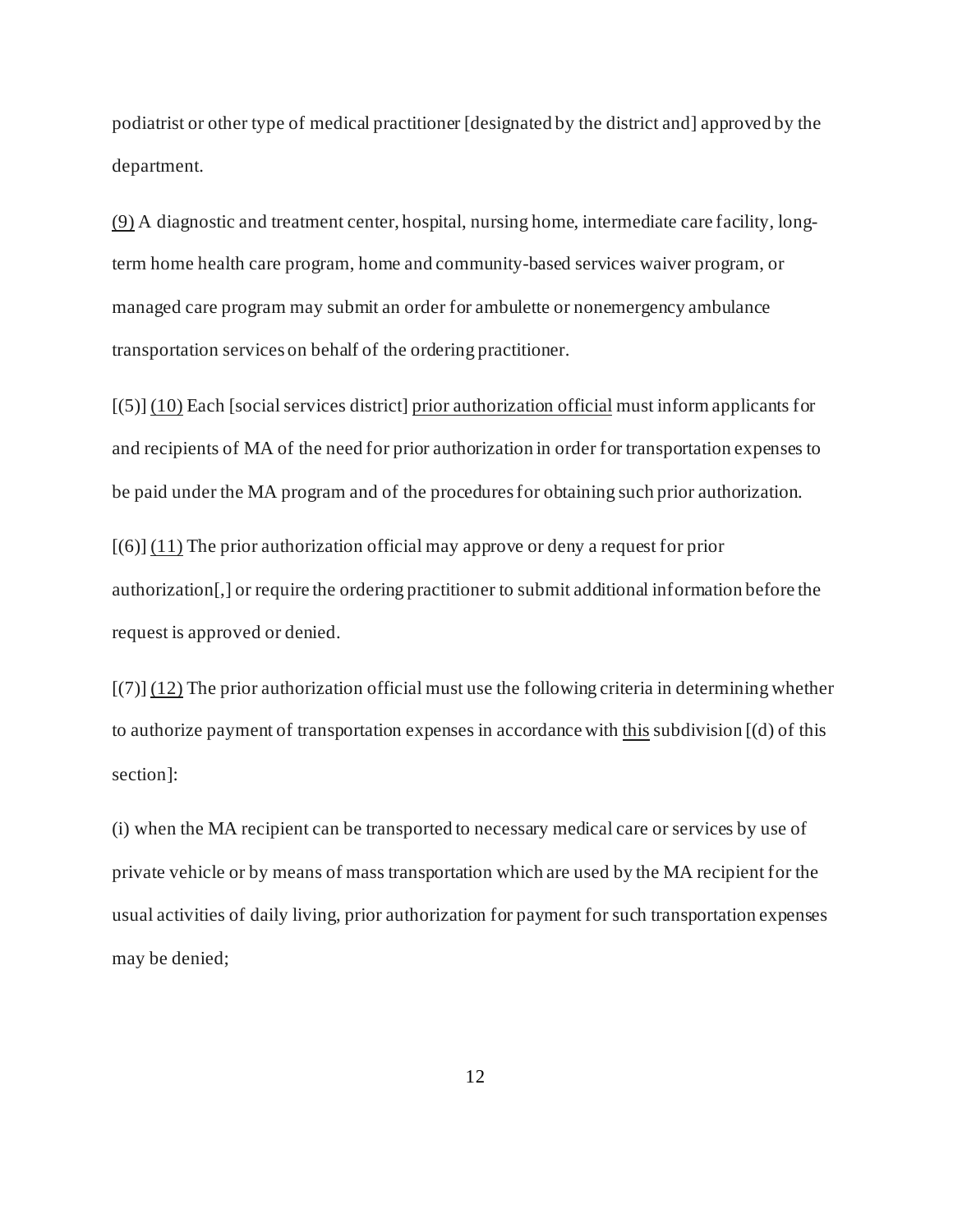expenses may be [granted] approved for a means of transportation ordinarily used by the MA (ii) when the MA recipient needs multiple visits or treatments within a short period of time and the MA recipient would suffer undue financial hardship if required to make payment for the transportation to such visits or treatments, prior authorization for payment for such transportation recipient for the usual activities of daily living;

(iii) when the nature and severity of the MA recipient's illness necessitates a mode of transportation other than that ordinarily used by the MA recipient, prior authorization for such a mode of transportation may be [granted] approved;

(iv) when the geographic locations of the MA recipient and the provider of medical care and services are such that the usual mode of transportation is inappropriate, prior authorization for another mode of transportation may be [granted] approved;

(v) when the distance to be traveled necessitates a large transportation expense and undue financial hardship to the MA recipient, prior authorization for payment for the MA recipient's usual mode of transportation may be [granted] approved;

(vi) when the medical care and services needed are available within the common medical marketing area of the MA recipient's community, prior authorization for payment of transportation expenses to such medical care and services outside the common medical marketing area may be denied;

(vii) when the need to continue a regimen of medical care or service with a specific provider necessitates travel which is outside the MA recipient's common medical marketing area, notwithstanding the fact that the medical care or service is available within the common medical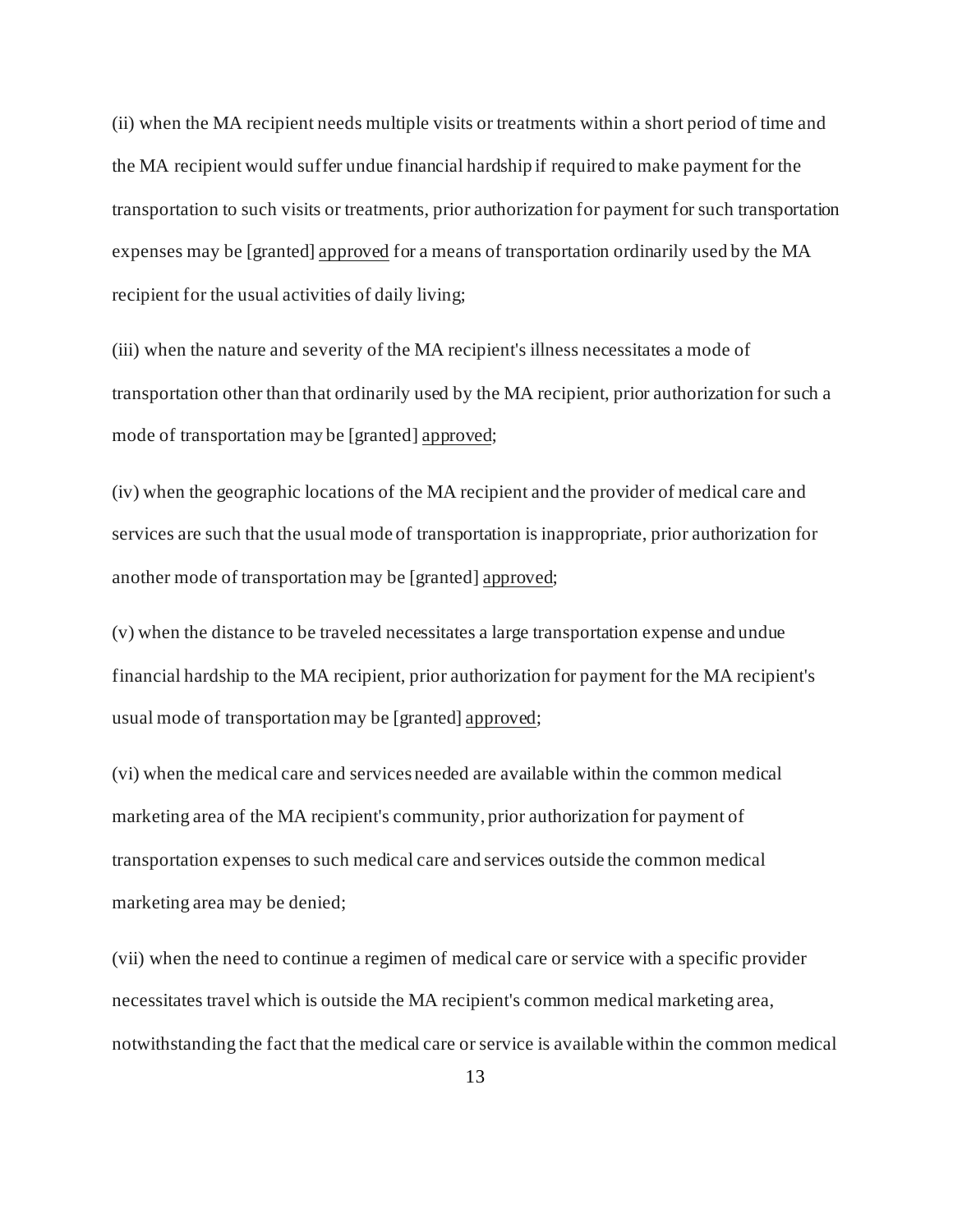marketing area, prior authorization for payment of transportation expenses to such medical care and services outside the common medical marketing area may be [granted] approved; and

(viii) when there are any other circumstances which are unique to the MA recipient and which the prior authorization official determines have an effect on the need for payment of transportation expenses, prior authorization for payment for such transportation expenses may be [granted] approved.

#### (e) Payment.

(1) Payment for transportation expenses will be made only when transportation expenses have been prior authorized except for emergency ambulance transportation or Medicare approved transportation by an ambulance service provided to an MA-eligible person who is also eligible for Medicare part B payments.

(2) Payment for transportation expenses will be made only to the vendor of transportation services, to the MA recipient or to an individual providing transportation services on behalf of the MA recipient.

(3) Payment will be made only for the least expensive available mode of transportation suitable to the MA recipient's needs, as determined by the prior authorization official.

(4) [Payment] Except for fees and value-based payments established by a transportation management broker set forth in a service agreement, payment to vendors for transportation services must not exceed the lower of the department established [rate] fee, [the locally established rate,] the locally prevailing [rate] <u>fee</u>, or the [rate] <u>fee</u> charged to the public, by the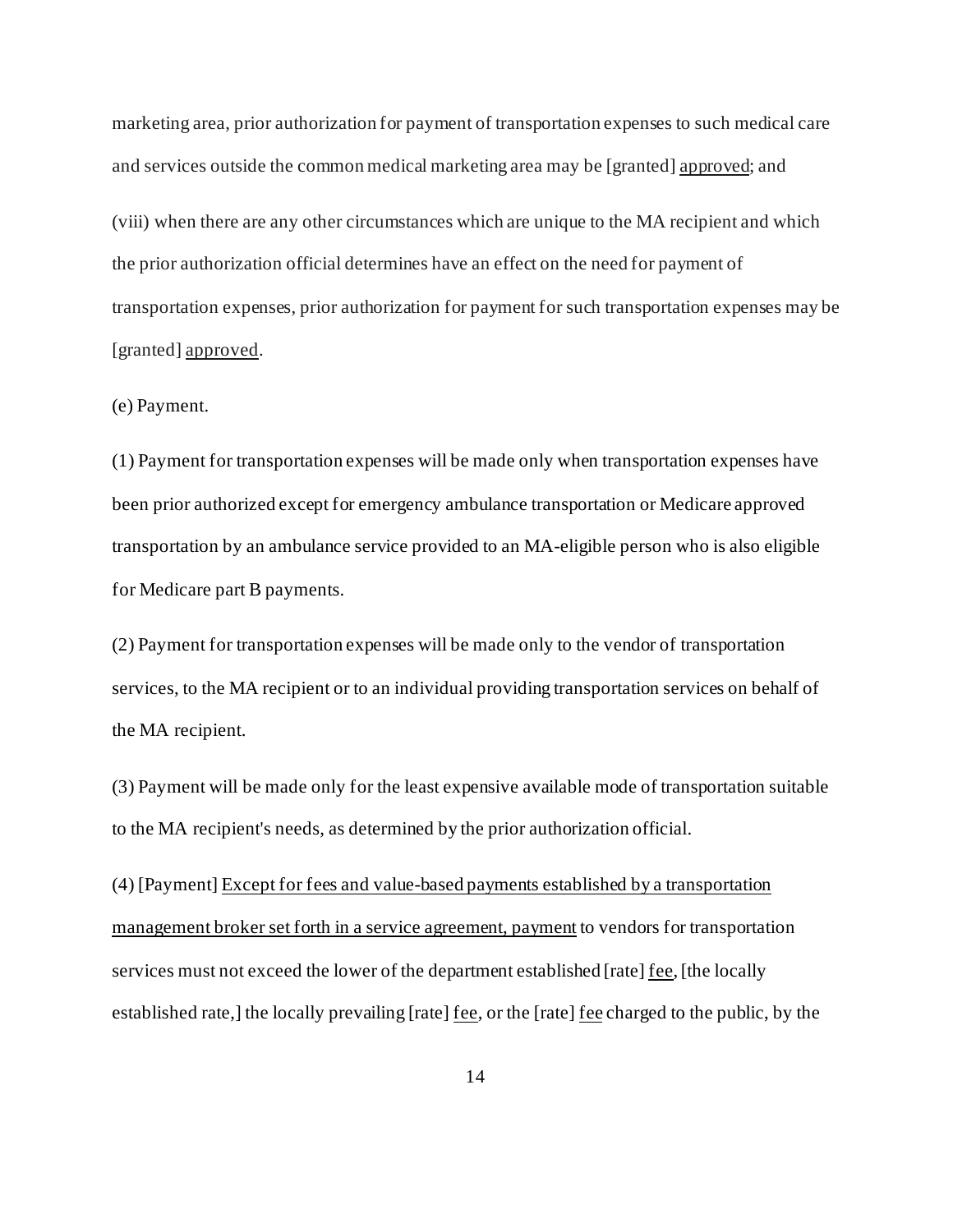most direct route for the mode of transportation used[. However]; provided however, payment may be made in excess of the locally prevailing [rate] fee or the [rate] fee charged to the public when Federal financial participation in the MA payment for transportation services is available and such payment is necessary to assure the transportation service.

(5) Payment to vendors will be made only where an MA recipient is actually being transported in the vehicle.

(6) In order to receive payment for services provided to an MA recipient, a vendor must be lawfully authorized to provide transportation services on the date the services are rendered. A vendor of transportation services is lawfully authorized to provide such services if it meets the following standards:

(i) ambulance services must be certified [or registered] by the Department of Health and comply with all requirements of that department;

(ii) ambulette services must be authorized by the Department of Transportation. Ambulette drivers must be qualified under article 19-A of the Vehicle and Traffic Law. Ambulette services and their drivers must comply with all requirements of the Department of Transportation and the Department of Motor Vehicles or have a statement in writing from the appropriate department or departments verifying that the ambulette services or their drivers are exempt from such requirements. In addition, ambulette services operating in New York City must be licensed by the New York City Taxi and Limousine Commission;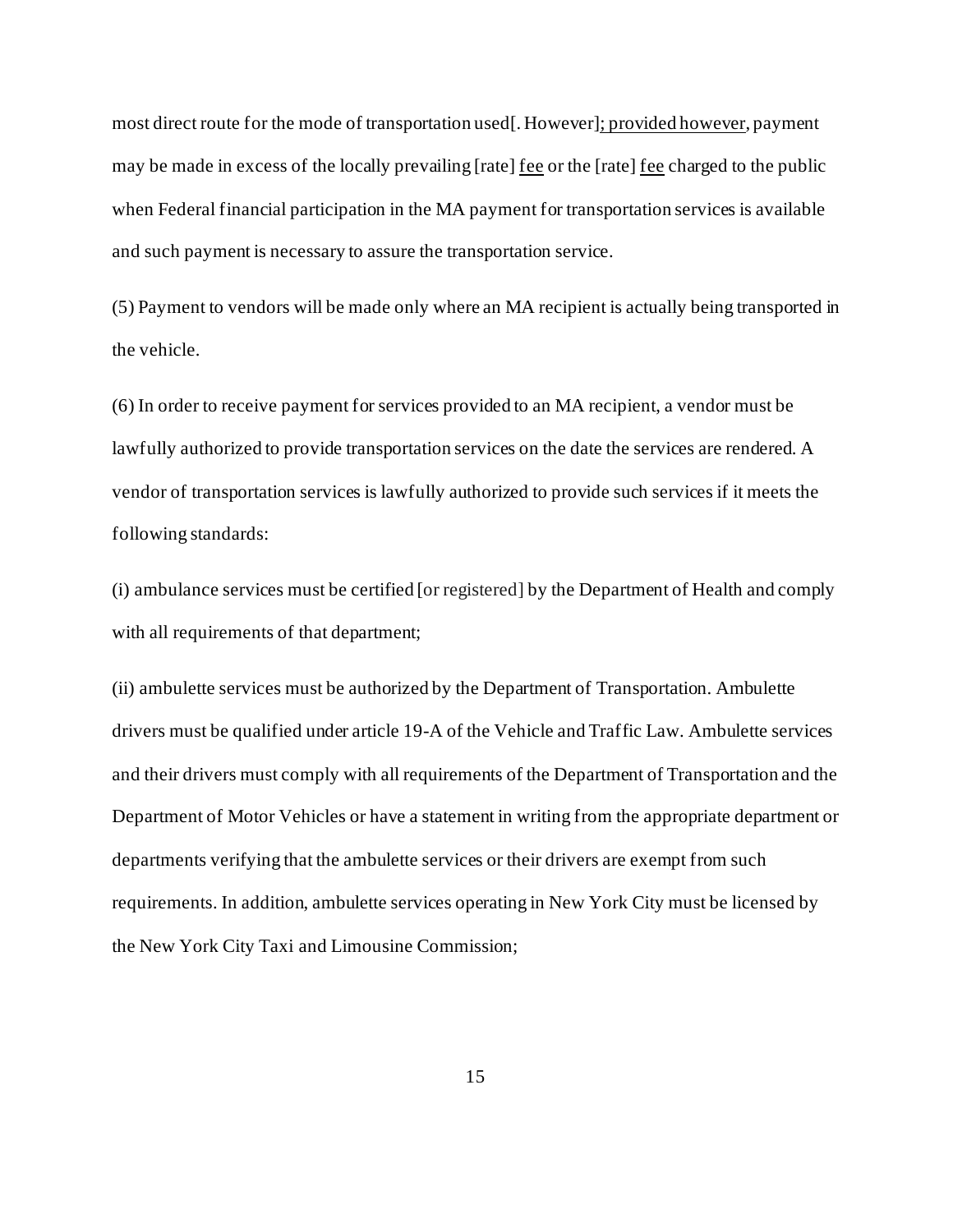(iii) taxicab or livery services must comply with all requirements of the local municipality concerning the operation of taxicab or livery service in that municipality and with all requirements of the Department of Motor Vehicles; and

(iv) vendors which provide transportation to day treatment or continuing treatment programs must be authorized by the Department of Transportation. Drivers for such vendors must be qualified under article 19-A of the Vehicle and Traffic Law. Such vendors and their drivers must comply with all requirements of the Department of Transportation and the Department of Motor Vehicles or have a statement in writing from the appropriate department or departments verifying that the vendors or their drivers are exempt from such requirements.

(7) Payment is available for transportation services provided in order for the recipient to receive an MA covered service if the recipient receives such service (other than transportation services) at school or off of the school premises and both the covered service and transportation service are included in the recipient's individualized education plan. Payment is available for transportation services provided in order for the recipient, or the recipient's family member or significant other to receive an MA covered service if both the covered service and transportation service are included in the recipient's interim or final individualized family services plan. For purposes of this section, a significant other is a person who substitutes for the recipient's family, interacts regularly with the recipient, and affects directly the recipient's developmental status. Reimbursement for such services must be made in accordance with the provider agreement.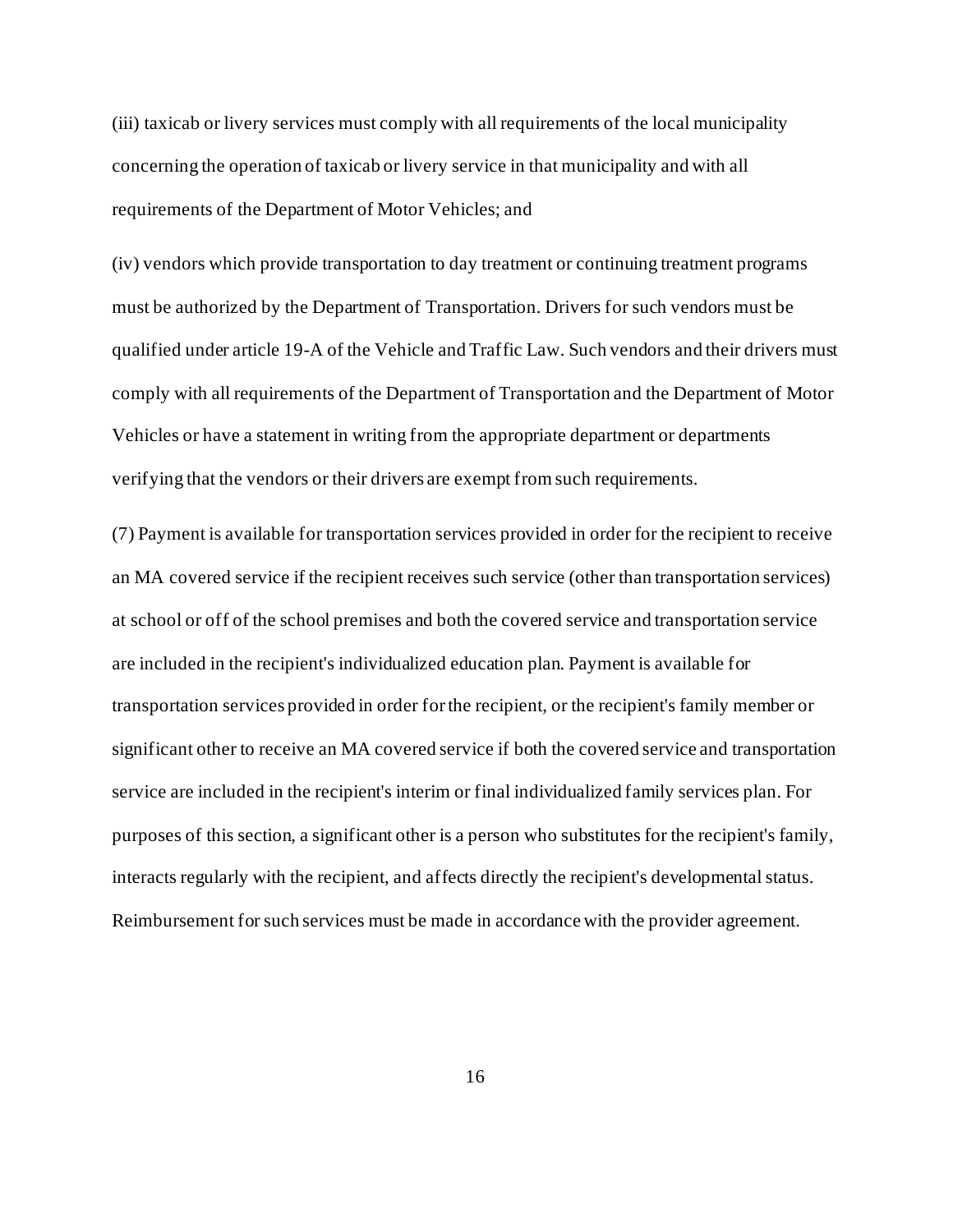(8) Payment to a provider of ambulette services will only be made for services documented in contemporaneous records in accordance with section 504.3 of this Title. Documentation must include:

(i) the recipient's name and MA identification number;

(ii) the origination of the trip;

(iii) the destination of the trip;

(iv) the date and time of service; and

(v) the name of the driver transporting the recipient.

(9) Payment will not be made for transportation services when:

(i) the transportation services are ordinarily made available to other persons in the community without charge; however, payment may be made under such circumstances when Federal financial participation in the MA payment for transportation services is available;

(ii) the transportation services are provided by a medical facility and the costs are included in the facility's MA rate;

(iii) a vendor is not actually transporting an MA recipient;

(iv) the MA recipient has access to and can make use of transportation, such as a private vehicle or mass transportation, which the recipient ordinarily uses for the usual activities of daily living unless prior authorization has been granted by the prior authorization official.

(f) Medical transportation plans and [rate] fee schedules.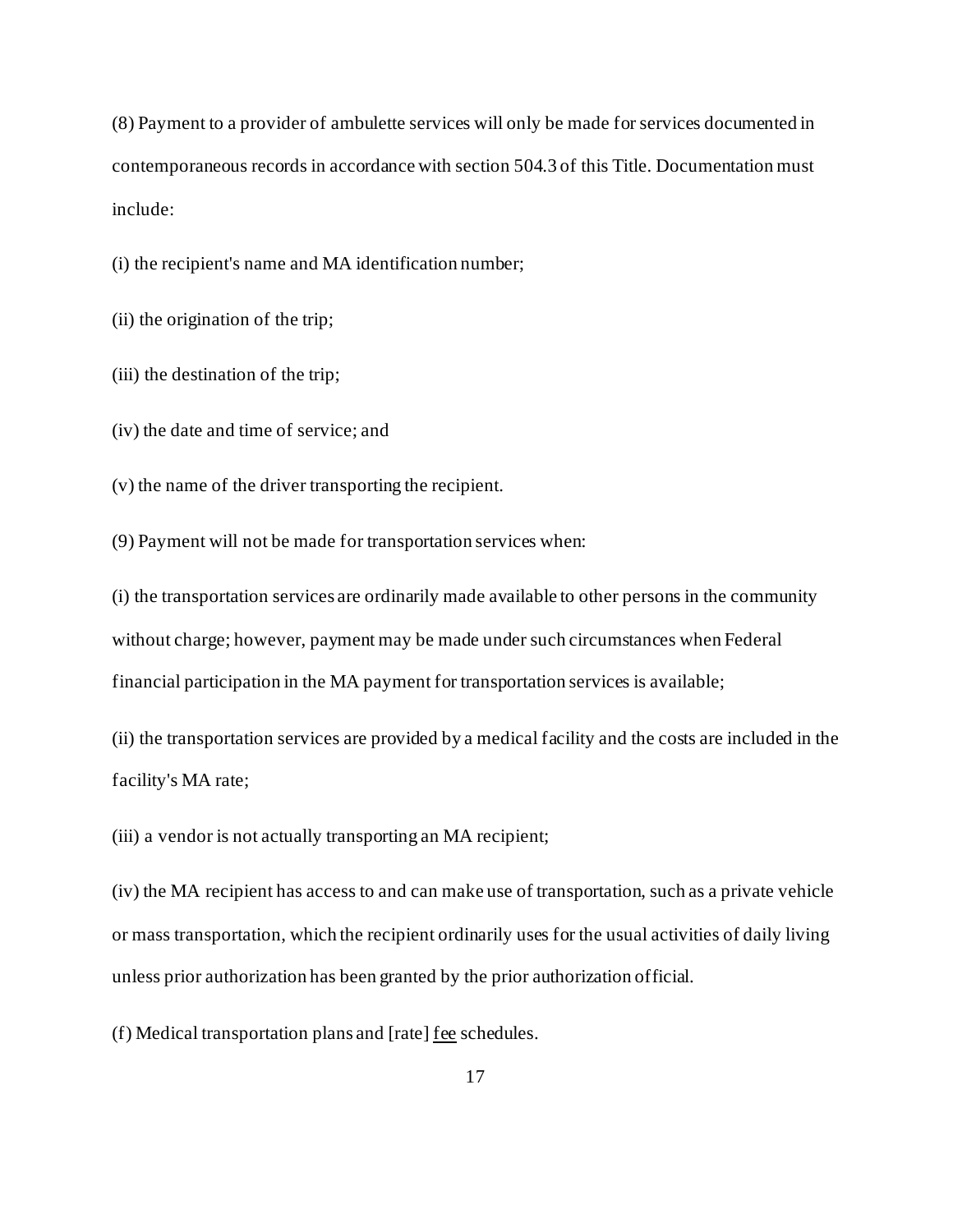[(1)] The department [may either] shall establish [rate] fee schedules at which transportation services can be assured [or delegate such authority to the social services district.

(2) As directed by the department, each social services district must prepare and submit for department approval a medical transportation plan which provides for essential transportation of MA recipients to and from medical care and services which may be paid for under the MA program and the rate schedules to be used by the district. The department will approve a transportation plan if it finds that the plan satisfactorily demonstrates that appropriate modes of transportation are available to MA recipients in the social services district and that the rates of payment for transportation are adequate to ensure the availability of transportation to and from medically necessary care and services which can be paid for under the MA program.

(i) Amendments to transportation plans or changes to rate schedules must be submitted at least 60 days prior to the effective date of the amendment. The department may permit a shorter notification period in circumstances where the department has adequate time to review the proposed amendment prior to its effective date. Factors which will be considered in determining whether to shorten the notification period include, but are not limited to, the complexity of the proposed amendment and the number and complexity of any other proposed amendments which the department is reviewing when the request is made. The department may also waive the notification period at the request of the social services district where a waiver would permit more efficient and effective administration of the MA program.

(ii) Plans, rate schedules or amendments may not be implemented without departmental approval.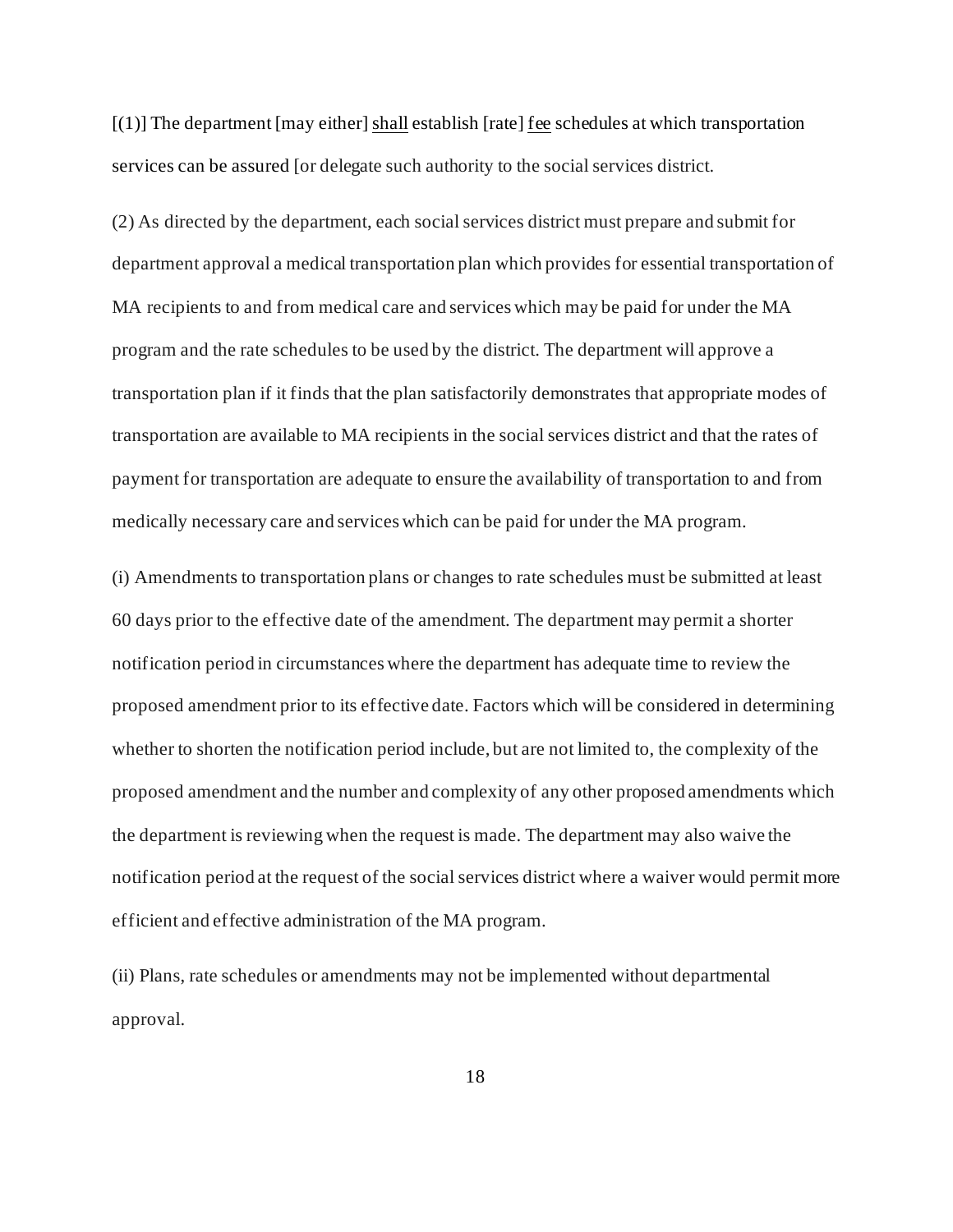(iii) The transportation rate schedules submitted for approval must be complete and contain the current department established rates, the locally established rates, or the locally prevailing rates for each transportation service for which the district is required to pay.

(3) Failure to obtain the approval required by this subdivision may result in the social services district being denied Federal and State reimbursement for the expenses related to transporting MA recipients to providers of medical care or services.]; provided, however, such fees shall not apply to non-emergency transportation services provided by a vendor in accordance with a service agreement with a transportation management broker. In addition, the following shall apply:

[(4) On] (1) Upon request, a vendor of transportation services must submit pertinent cost data, which is available to the vendor, to the department [or the social services district]. The department [or the social services district] may not require a certified cost document if providing such certification will result in additional expense to the vendor. Failure to comply with the requirements of this paragraph may result in the vendor's termination from participation in the MA program.

[(5)] (2) The department [or each social services district for which payment of transportation services is made through the Medicaid Management Information System (MMIS)] must adhere to the following requirements in establishing [payment rates] fees with vendors of transportation services:

(i) The department [or the social services district] must select at least one of the following: (a) a [flat-rate] flat fee for all transportation services provided;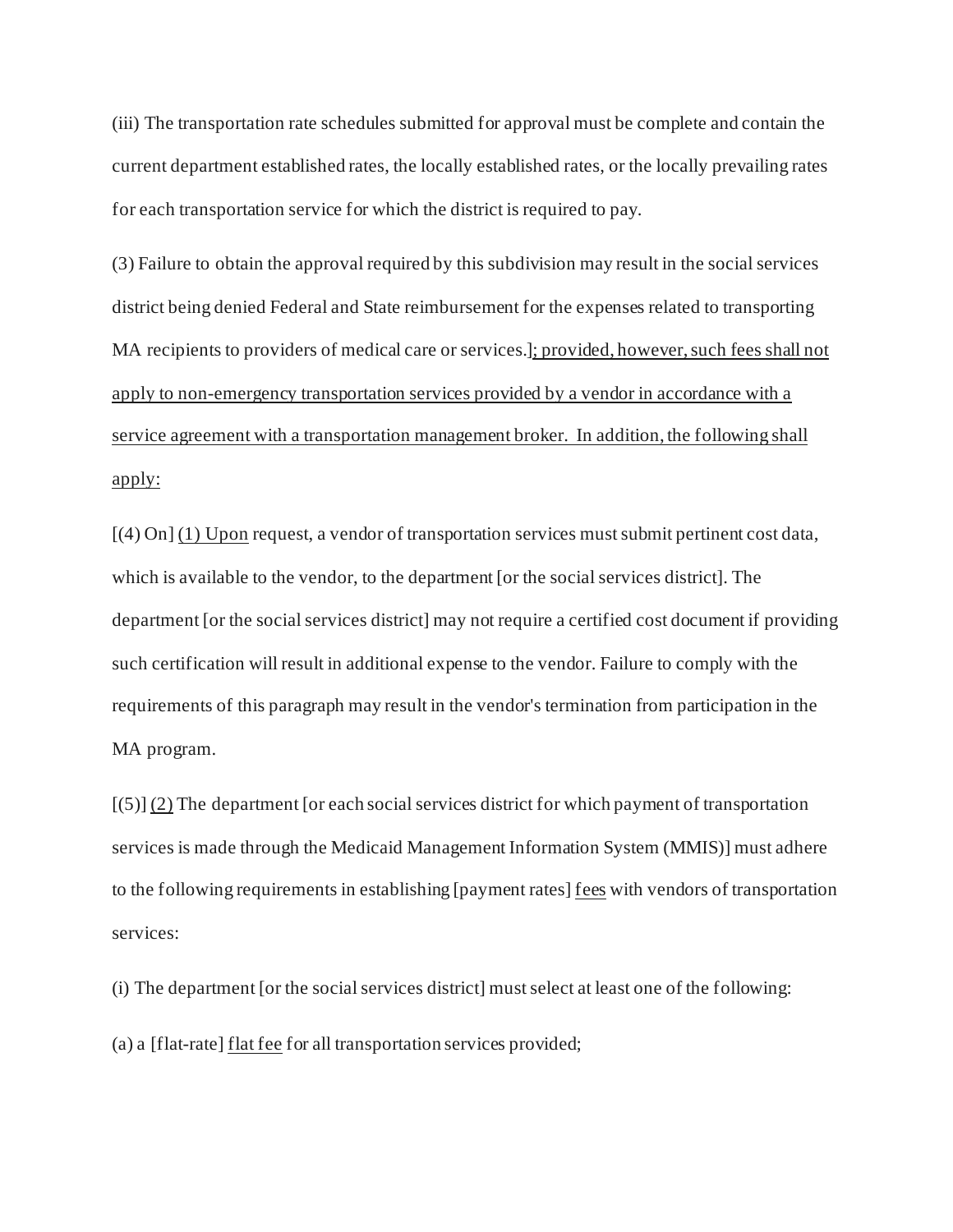(b) a base [rate] fee for all transportation services provided, plus a mileage charge;

(c) a [flat-rate] flat fee for transportation services within specified areas; or

(d) a mileage [rate] fee based on distance.

(ii) The department [or the social services district] may establish with vendors a reduced [rate] fee for any of the following:

(a) transportation of additional persons;

(b) transportation of persons traveling to and from day treatment or continuing treatment programs; and

(c) transportation of persons for purposes of obtaining regularly recurring medical care and services.

(iii) The department [or the social services district] may establish an additional [rate] fee for any of the following:

(a) other transportation costs, limited to the costs of meals, lodging and transportation attendants[. Such costs must be approved by the department before the social services district may establish the additional rate; and];

(b) bridge and road tolls; and

### (c) value-based payments.

[(6) Rates established by the department will be deemed part of all applicable social services district medical transportation plans.]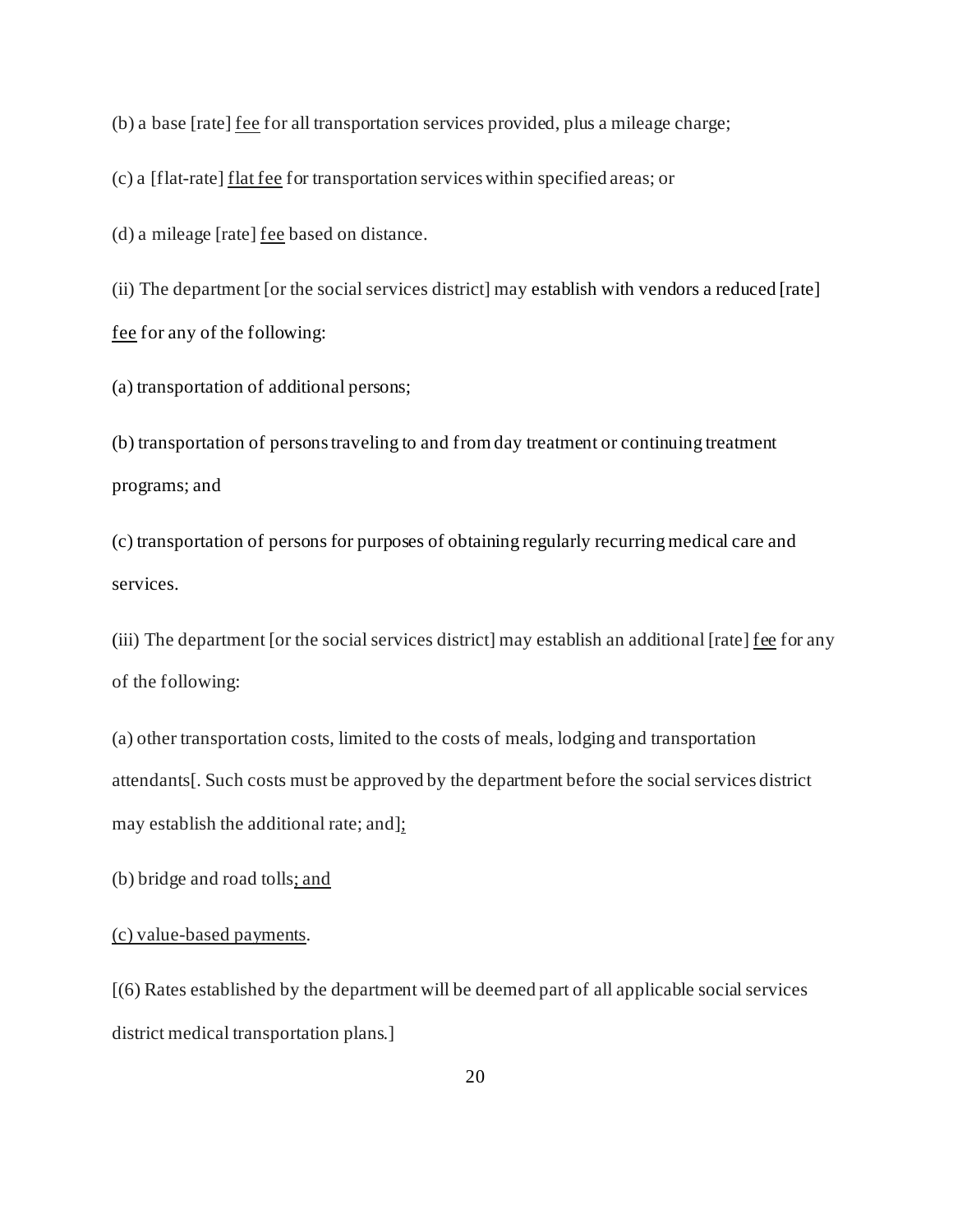(g) On or after October 1, 2020 and subject to federal financial participation, MA payments will be made to ambulance service vendors that participate in an ET3 model as follows:

 (1) In order to participate in this model for MA payment purposes, an ambulance service vendor shall submit:

(i) a copy of its ET3 application as submitted to CMMI;

(ii) a copy of the approval letter from CMMI; and

(iii) any other documentation deemed necessary by the department to confirm Medicare ET3 payments are being made to the vendor.

 include value-based payments, shall be for: (2) The department established fees for services provided under an ET3 model, which may

(i) transport to an alternative non-hospital destination, a base fee plus a mileage charge; and

(ii) treatment in place without transport, a base fee without a mileage charge.

(3) Ambulance service vendors receiving MA payments in accordance with this subdivision shall submit to the department copies of all reports provided to CMMI during the course of the

Medicare demonstration.

expires or upon termination of Medicare participation by CMMI at any time for any reason. (4) Medicaid payments under the ET3 model will continue only for the duration of the Medicare demonstration approved by CMMI and will be terminated when either the demonstration period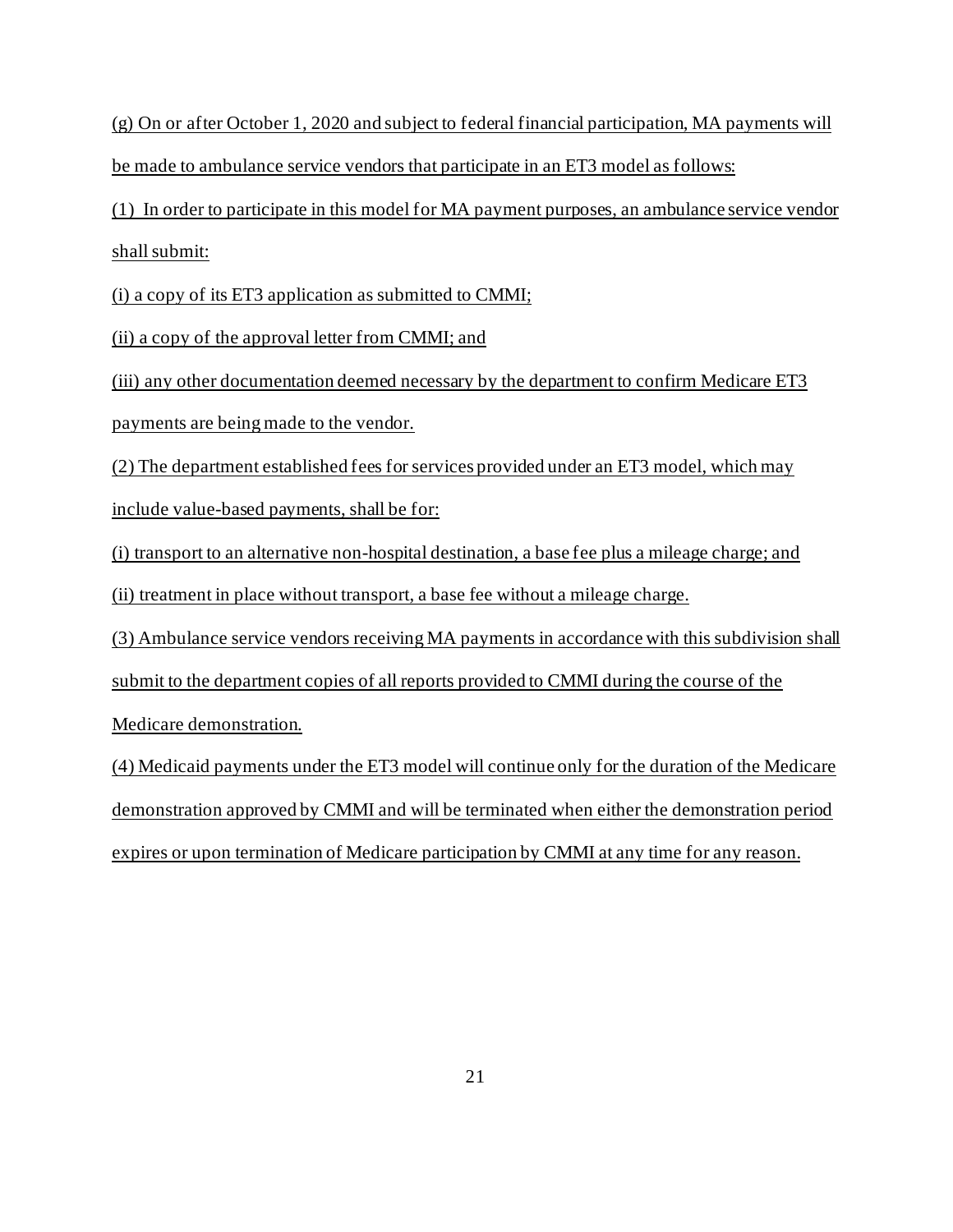#### **REGULATORY IMPACT STATEMENT**

#### **Statutory Authority:**

 transportation costs in the Medicaid program. The Commissioner of Health (Commissioner) is responsible for prior authorization of transportation provided to Medicaid beneficiaries and for Social Services Law § 365-h broadly governs the provision and reimbursement of limiting coverage to transportation that is medically necessary and appropriate to obtain Medicaid covered services.

Social Services Law § 365-h(2) requires the Commissioner to use appropriate and economical resources in meeting the demand for transportation. Under this authority, the Commissioner may implement Medicaid participation in an Emergency Triage, Treat and Transport (ET3) model Medicare demonstration program.

Social Services Law  $\S 365-h(4)(b)$  authorizes the Commissioner to contract with one or more transportation management brokers to provide cost-effective nonemergency transportation to Medicaid beneficiaries for periods on and after April 1, 2021. Under this contract, the transportation management broker will be responsible for establishing fees to reimburse enrolled Medicaid transportation providers.

Public Health Law  $\S 201(1)(v)$  requires the Department of Health (Department) to act as the single State agency for Medicaid with the responsibility to supervise the plan required by Title XIX of the federal Social Security Act and to adopt regulations as may be necessary to implement this plan.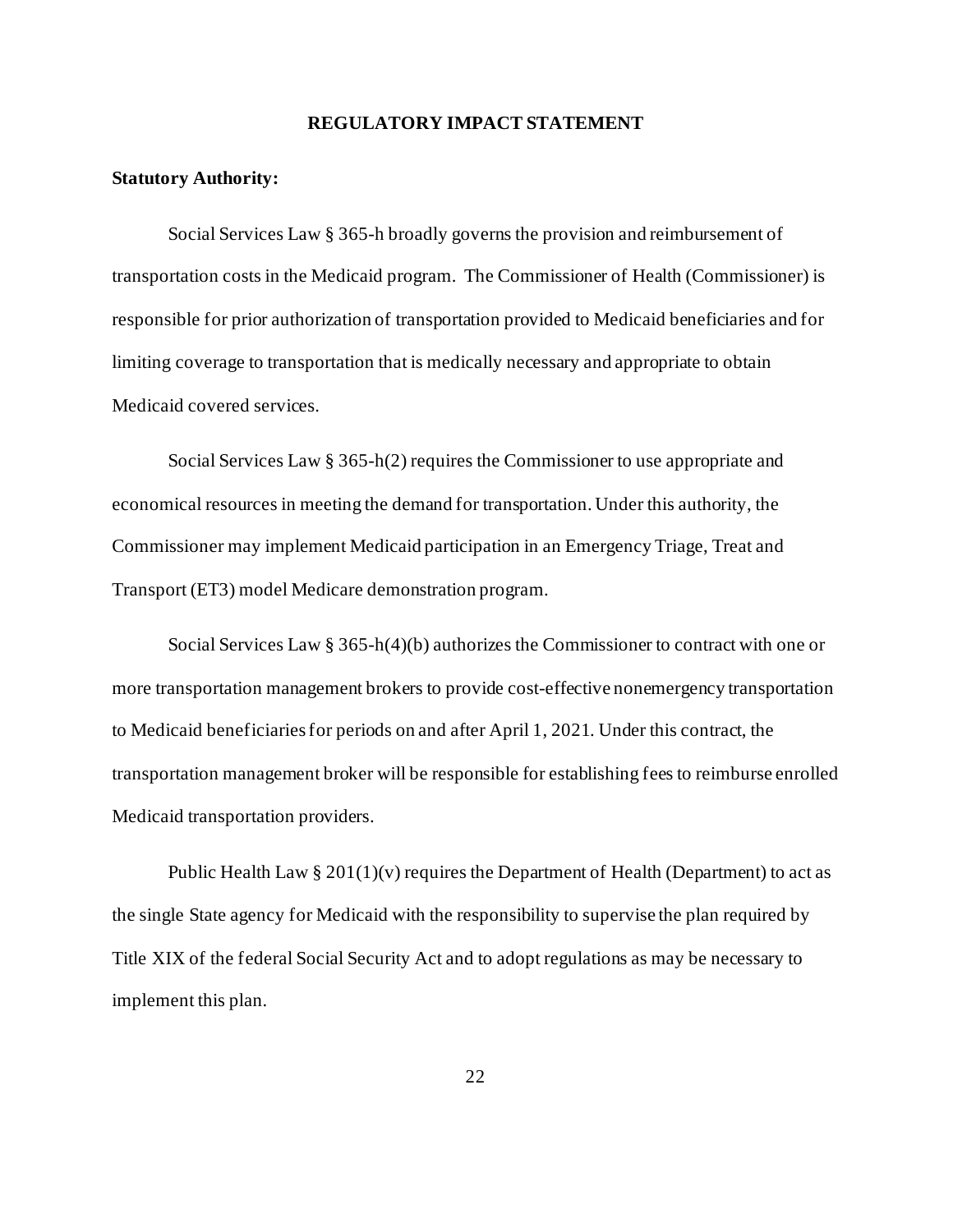### **Legislative Objectives:**

The legislative objective is to provide a statutory framework under which the Commissioner is authorized to establish and implement standards for the provision and payment of Medicaid transportation, including (1) the ET3 model, which provides cost-effective emergency ambulance services to Medicaid beneficiaries by reimbursing treatment in place and/or transport to an alternative nonhospital destination, and (2) authority to contract with a transportation management broker to implement the cost-effective delivery of nonemergency transportation to Medicaid beneficiaries.

#### **Needs and Benefits:**

These regulatory amendments are needed to implement and incorporate specific aspects of two Medicaid Redesign Team (MRT) II recommendations: (1) Medicaid participation in an ET3 model Medicare demonstration program, which provides an alternative to hospital emergency department care for Medicaid beneficiaries otherwise transported to the hospital, and (2) contracting with a transportation management broker to provide cost effective nonemergency transportation to Medicaid beneficiaries.

 provided by ET3 model participants that either treat a Medicaid beneficiary in place and/or These amendments provide payment standards for emergency ambulance services transport a Medicaid beneficiary to an alternative nonhospital destination such as a primary care physician office or urgent care clinic. These amendments also incorporate changes in the Medicaid transportation program which will occur when nonemergency transportation services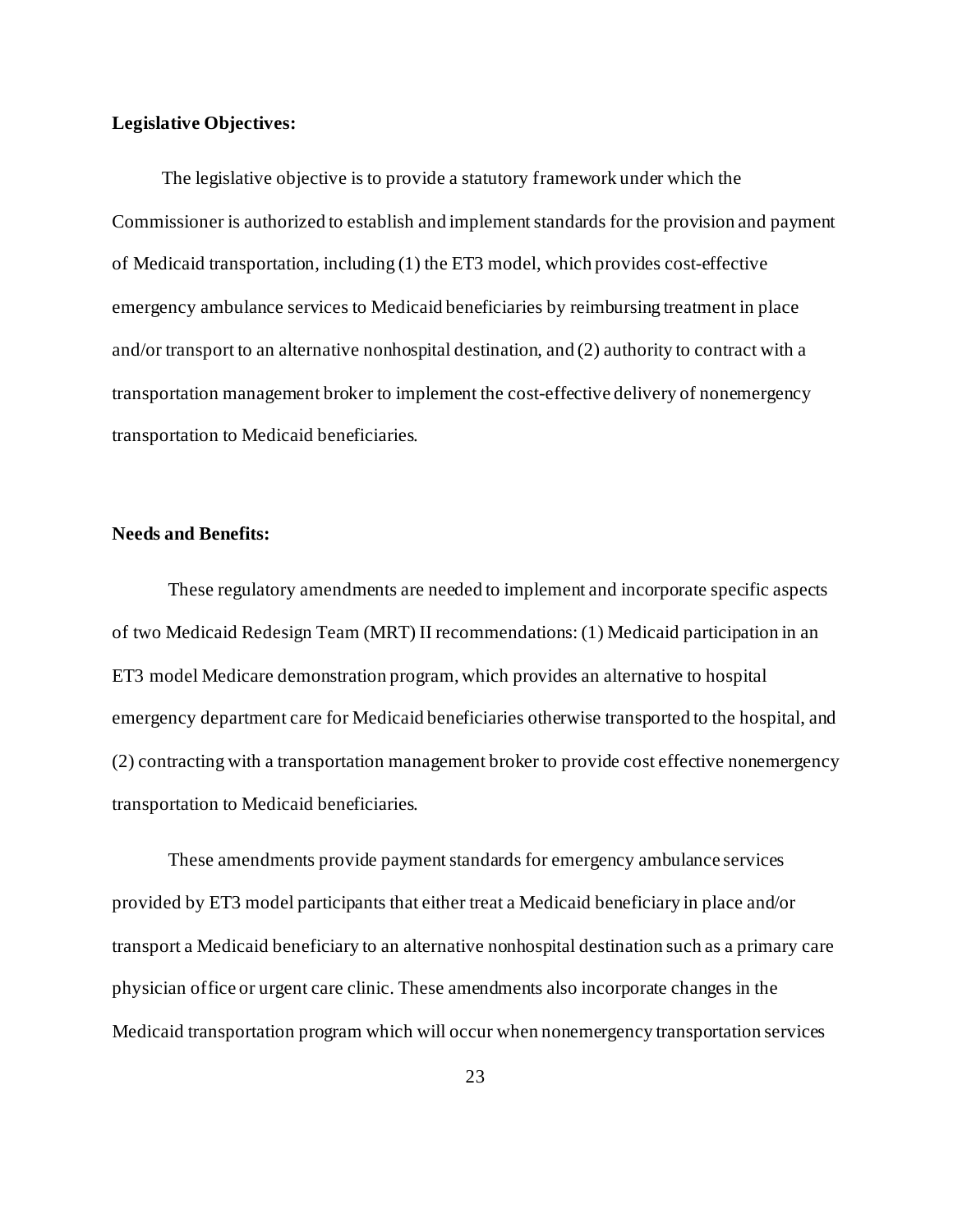are provided and managed by one or more transportation management brokers while maintaining the provisions applicable to the current system.

#### **Costs to Regulated Parties:**

 changes related to implementation of the transportation management broker. There are no costs imposed on regulated parties by these regulations because the amendments simply provide Medicaid payment standards for emergency ambulance service providers that participate in an ET3 model and incorporate Medicaid transportation program

#### **Costs to the Administering Agencies, the State, and Local Governments:**

 implementation of the transportation management broker. Costs to administering agencies and the State associated with these amendments will be covered by existing State budget appropriations and anticipated federal financial participation. There are no costs imposed on local governments by these regulations because the amendments simply provide Medicaid payment standards for emergency ambulance service providers that participate in an ET3 model and incorporate Medicaid transportation program changes related to

#### **Local Government Mandates:**

 The proposed regulations do not impose any new programs, services, duties or responsibilities upon any county, city, town, village, school district, fire district or other special district.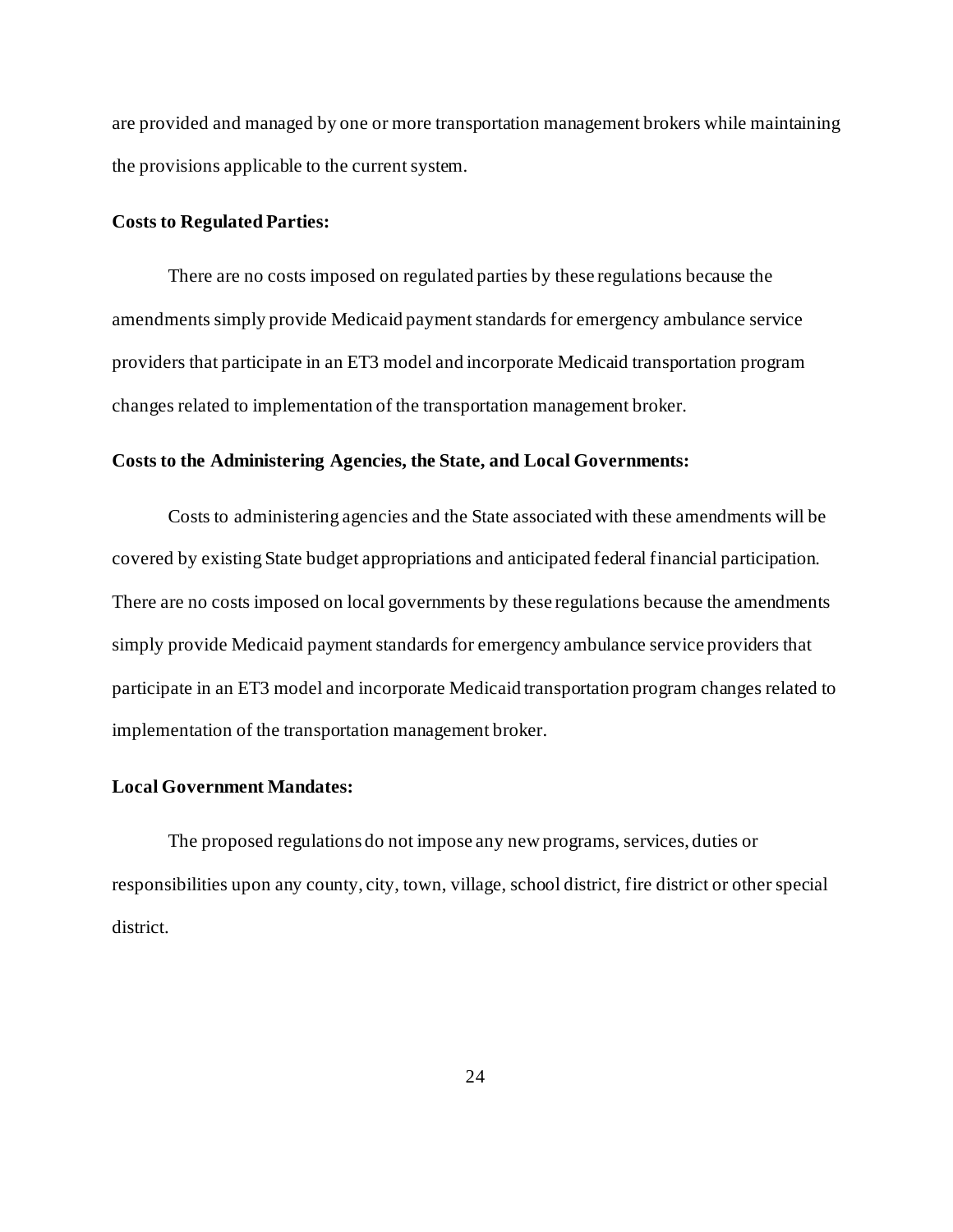#### **Paperwork:**

The proposed regulationsimpose minimal paperwork requirements on regulated parties that participate in an ET3 model demonstration program by requiring copies of applications and reports submitted to CMMI for Medicare purposes.

#### **Duplication:**

 the statute and the proposed regulations. There are no other State or Federal requirements that duplicate, overlap, or conflict with

#### **Alternatives:**

 As part of the MRT II deliberation process in making its recommendations to the ET3 model Medicare demonstration program. However, since both initiatives had the potential Legislature regarding cost effective improvements to the Medicaid transportation program, the Department considered the alternatives of neither contracting with a transportation management broker to provide nonemergency transportation to Medicaid beneficiaries, nor participating in an to improve quality of care to Medicaid beneficiaries while creating a more efficient system for providing transportation, the Department supported the MRT II recommendations, and therefore, decided to propose the necessary amendments to 18 NYCRR § 505.10 to implement each of them.

#### **Federal Standards:**

There are no minimum Federal standards regarding this subject.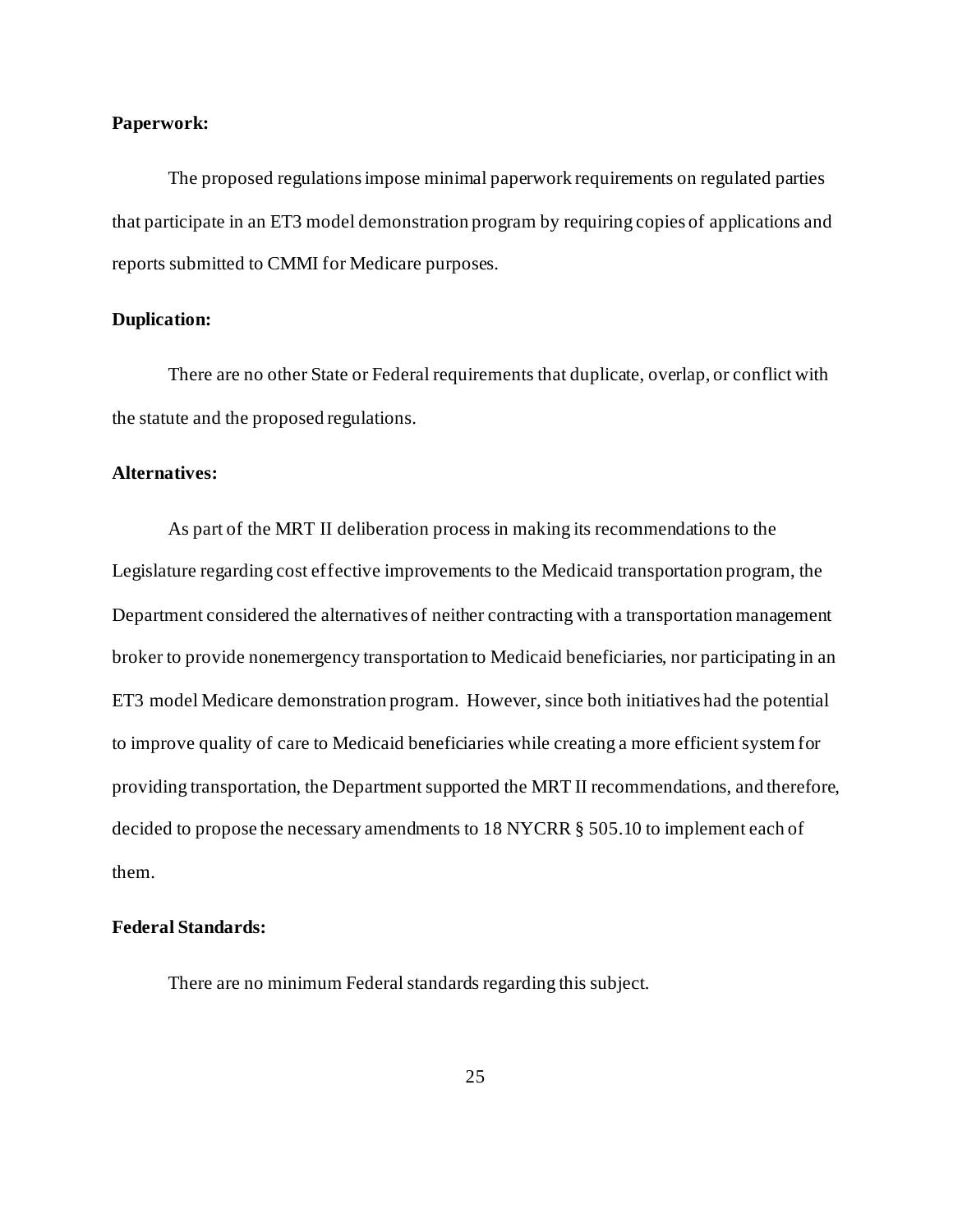# **Compliance Schedule:**

These amendments shall be effective October 1, 2020.

# **Contact Person:**

Katherine E. Ceroalo New York State Department of Health Bureau of Program Counsel, Regulatory Affairs Unit Corning Tower Building, Rm. 2438 Empire State Plaza Albany, New York 12237 (518) 473-7488 (518) 473-2019 (FAX) [REGSQNA@health.ny.gov](mailto:REGSQNA@health.ny.gov)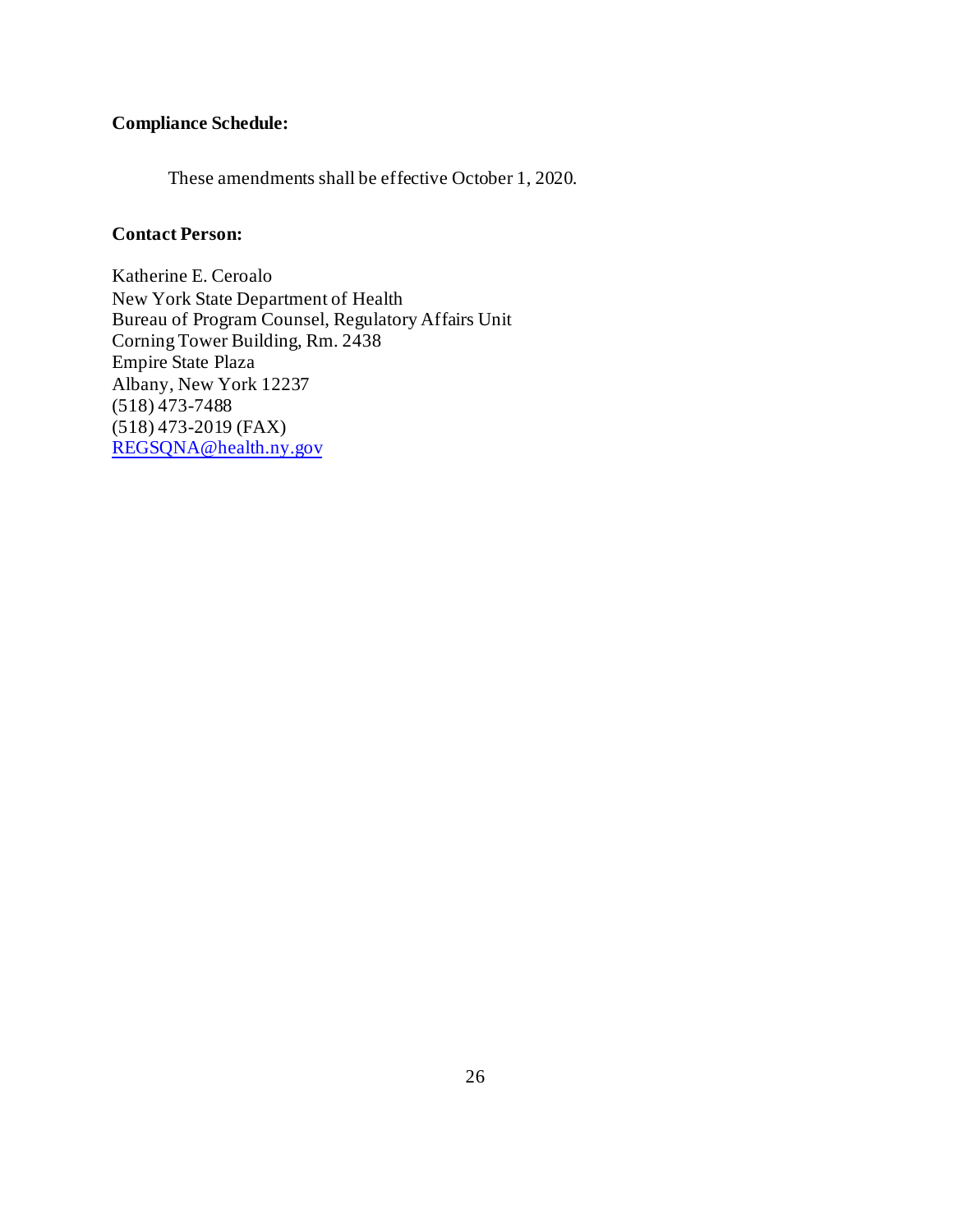## **STATEMENT IN LIEU OF**

#### **REGULATORY FLEXIBILITY ANALYSIS**

 impact on small businesses or local governments, and it does not impose any new reporting, No regulatory flexibility analysis is required pursuant to section 202-b(3)(a) of the State Administrative Procedure Act. The proposed amendment does not impose an adverse economic record keeping or other compliance requirements on small businesses or local governments.

## **Cure Period:**

Chapter 524 of the Laws of 2011 requires agencies to include a "cure period" or other opportunity for ameliorative action to prevent the imposition of penalties on the party or parties subject to enforcement when developing a regulation or explain in the Regulatory Flexibility Analysis why one was not included. This regulation creates no new penalty or sanction. Hence, a cure period is not necessary.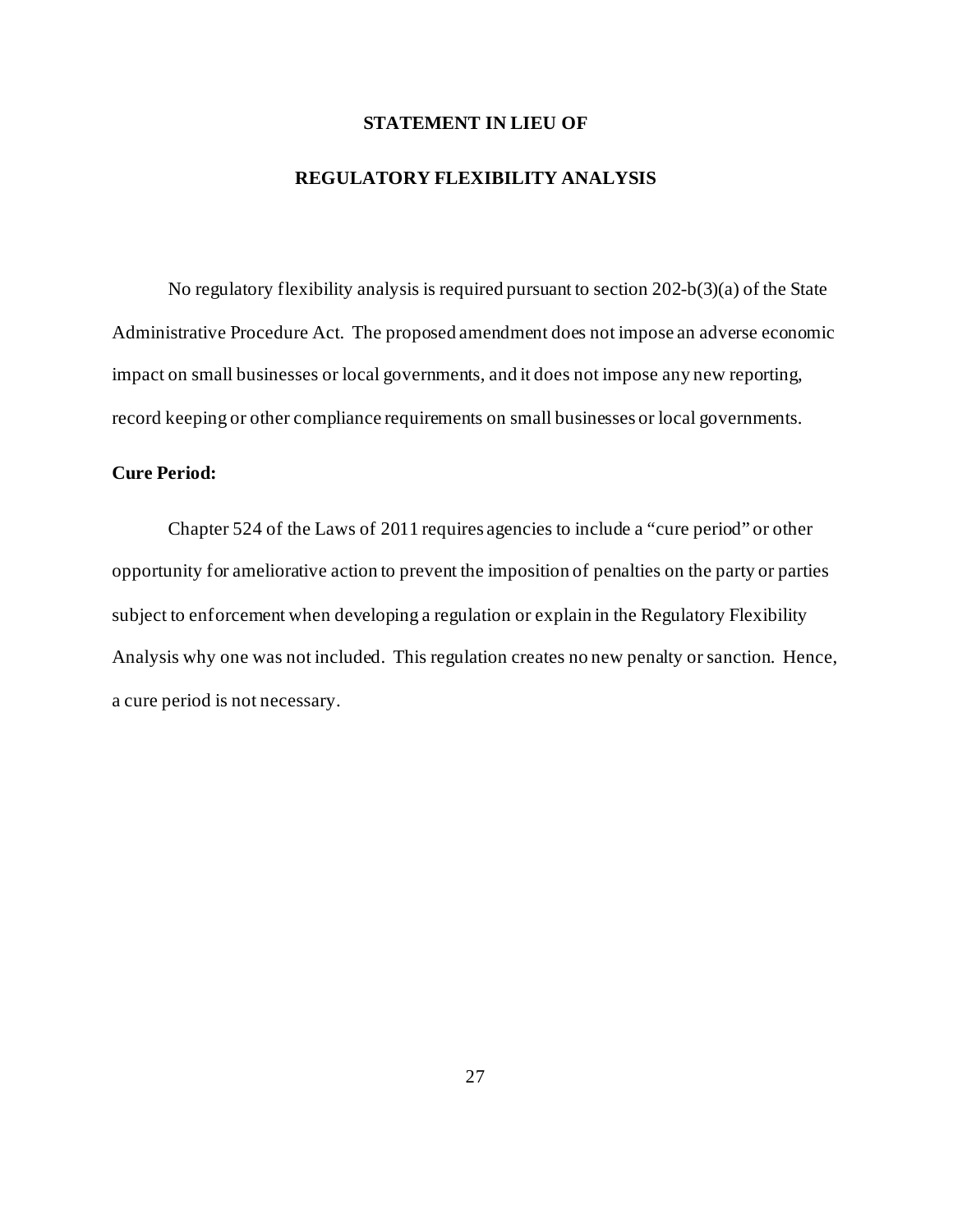# **STATEMENT IN LIEU OF**

# **RURAL AREA FLEXIBILITY ANALYSIS**

 rural areas, and it does not impose any new reporting, record keeping or other compliance No rural area flexibility analysis is required pursuant to section 202-bb(4)(a) of the State Administrative Procedure Act. The proposed amendment does not impose an adverse impact on requirements on public or private entities in rural areas.